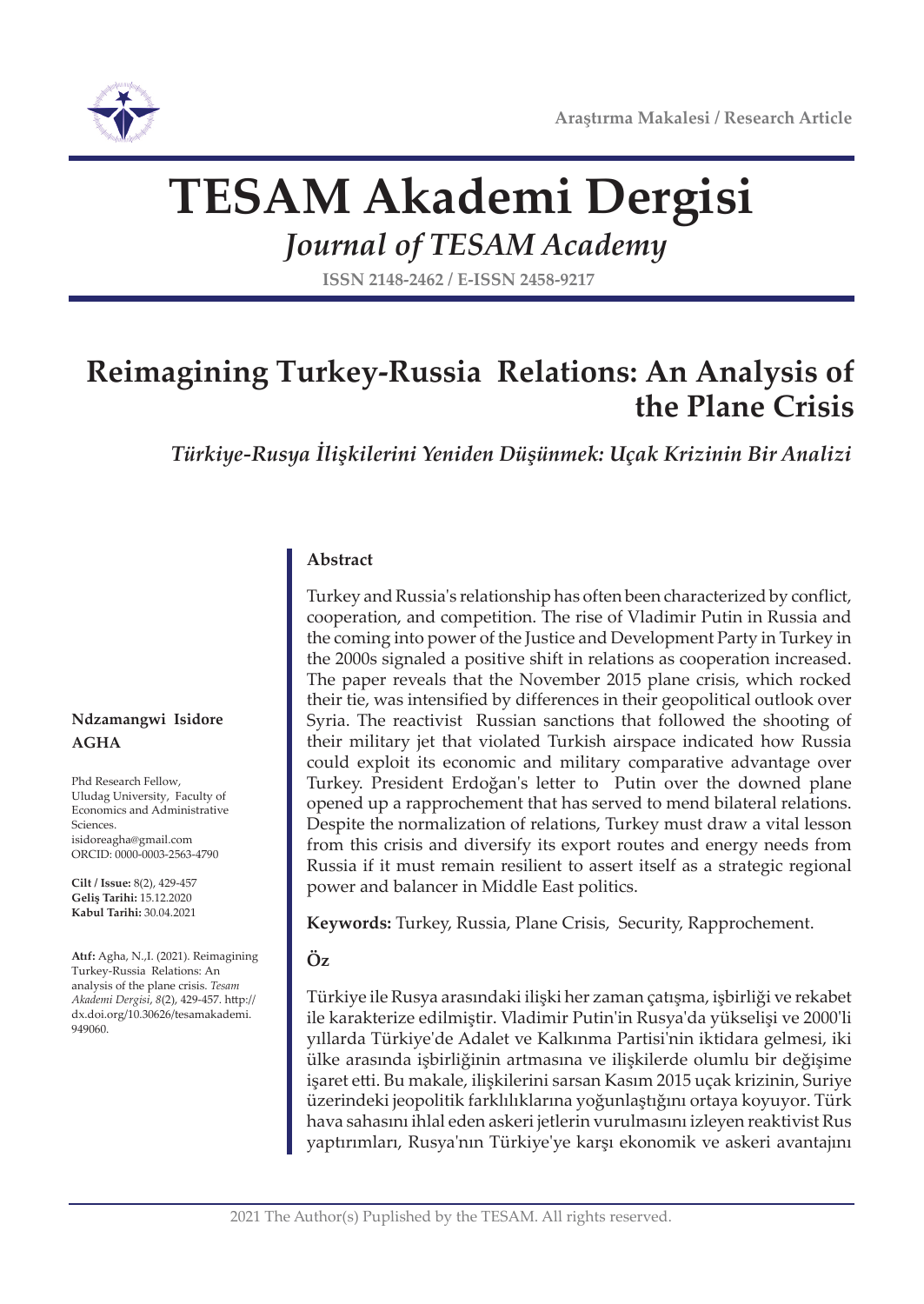keşfetmeyi sağladı. Cumhurbaşkanı Erdoğan'ın, düşen uçağın ardından Putin'e gönderdiği mektup, ilişkileri onarmaya yarayan bir dizi yakınlaşma başlattı. Buna rağmen, Türkiye, Orta Doğu politikasında stratejik bir güç ve dengeleyici unsur olarak kendini ispatlamak için esnek kalmalı, bu krizden güçlü bir ders çıkarmalı ve ihracat yollarını ve enerji ihtiyaçlarını Rusya'dan ziyade diğer ülkelerden de karşılamalı.

**Anahtar Kelimeler:** Türkiye, Rusya, Uçak Krizi, Güvenlik, Yakınlaşma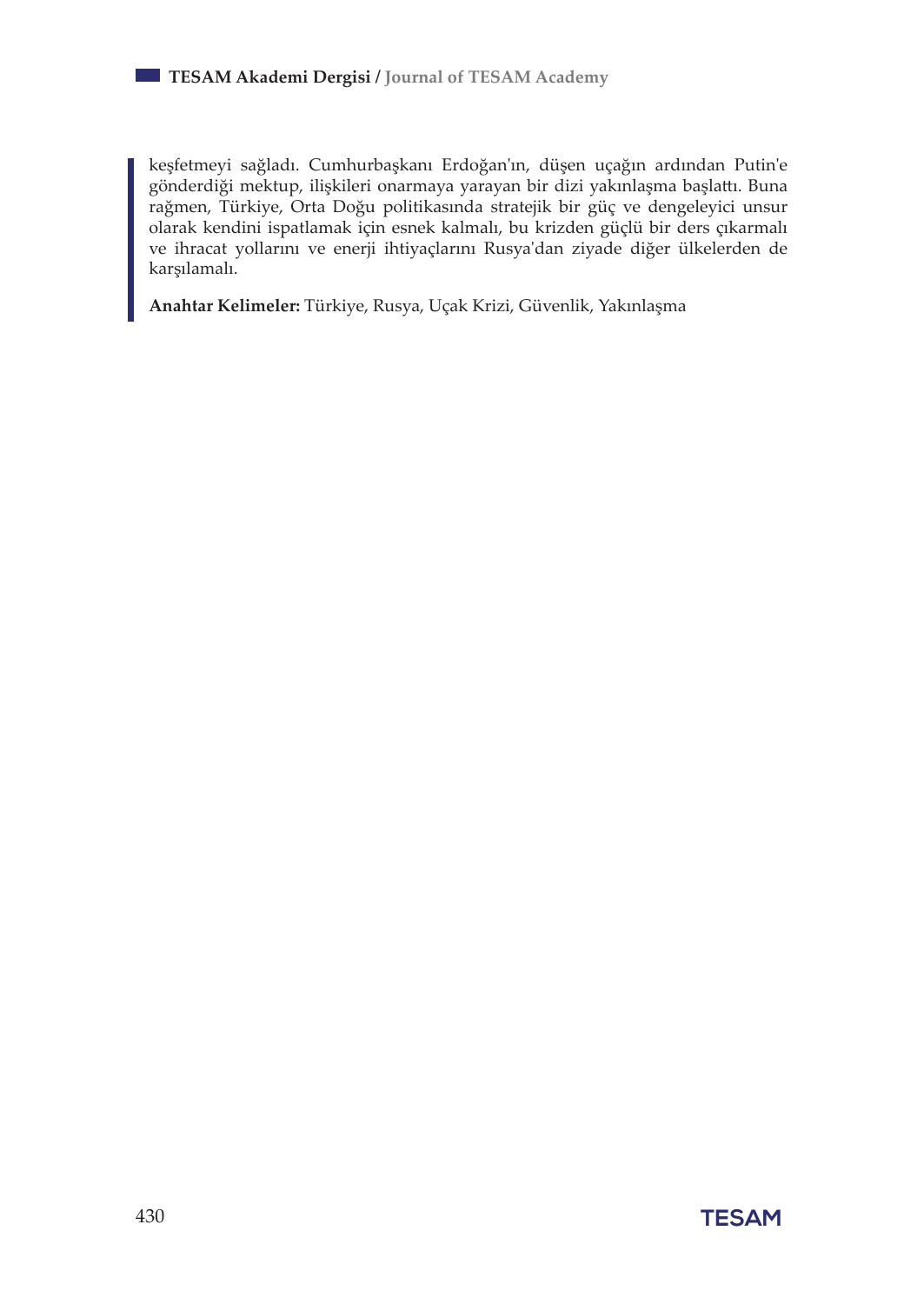#### **Introduction**

The relationship between Turkey and Russia has evolved over many decades. Turkey-Russia relations have more often than not been shaped by their separate interactions with the United States and how they define and pursue their regional geostrategic interests. Relations between both countries have grown from friendship to strategic levels in the energy, trade, oil, and agricultural sectors. This increased cooperation does not, however, translates into a conflict-free relationship. On 24 November 2015, Russia's military plane, SU-24, violated Turkey's airspace and was shot down by Turkey's military. The shooting of the aircraft led to a breakdown of bilateral relations between Ankara and Moscow as tensions soared. The main aim of this research was to understand how the plane crisis affected Turkey-Russia relations.

Mindful of the complex relationship between both countries, the study sought to answer the following questions. How were the pre-crisis Turkey-Russia relations, how did the plane crisis affect their political, energy, trade, and tourism ties, what measures were taken to solve the problem, and what has continued to shape the normalization of relations between both countries? This research revealed the extent to which Russia is willing and able to exploit Turkey's dependence on it to pressure the latter in times of crisis. The article argues that despite differences in their geopolitical outlook and the periodic challenges to their relations, Turkey and Russia have always found themselves back on the path of cooperation. Even if such cooperation comes with making certain hard concessions, what remains certain is that apart from being vital partners in trade and energy, Russia sees Turkey as a strategic partner to counter the United States' influence in the Middle East and Eurasia. Nevertheless, Russia does not see itself as an equal power with Turkey within these regions. Such an outlook explains why Russia did not hesitate to impose sanctions on Turkey after violating the former's airspace. Turkey understands the dynamics of these relations but has refused to play second fiddle to any such power like Russia.

In undertaking the research for this article, data were obtained from published sources. The study relied on qualitative research methods to critically examine and analyze conflict and cooperation in Turkey-Russia relations during and after the plane crisis. The article adopted an integrated approach to explain the historical evolution of the relationship that exists between Turkey and Russia. The study opines that both countries have relied on factors that define their asymmetric interdependence to shape

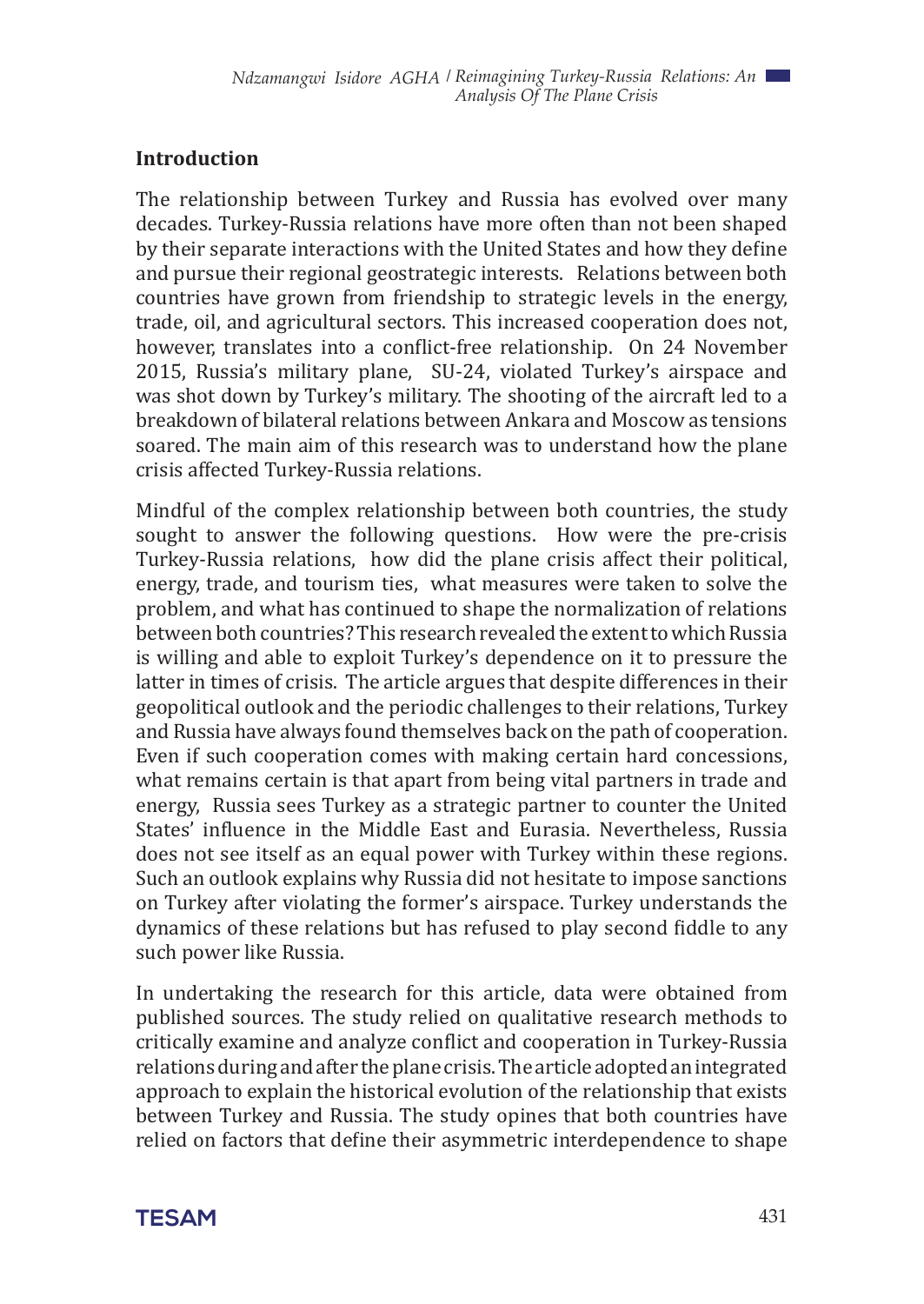their relationship with each other at every given moment.

#### **The Historical Evolution of Turkey-Russia Relations**

#### *Pre-Cold War*

The relationship between Turkey and Russia has come a long way. From the pre to the post-Cold War years, relations between the two countries have evolved through various stages. The post-Cold War period witnessed a rise of intra-state conflicts as the number of inter-state wars declined (Yılmaz, 2018, pp. 13–16). The emergence of intra-state disputes is not to say that inter-state conflicts had all together come to an end. At each time, Turkish Russian relations have been defined and pursued based on their unique geopolitical outlook of events and circumstances within the regional and larger international scene. Turkey- Russia relations in the pre-Cold War era were characterized by a shared concern on how best both countries could counteract Western dominance of the global system. Consequently, at various moments in the historical evolution of their relations, Turkey and Russia have relied on each other as a strategic choice to balance against the West.

Before the Cold War, the two countries were united not just by trade and commerce but equally by the notion that they, like their western counterparts, they deserved to occupy an essential place within the international system. Being powerful actors meant that they did not want to remain under the mighty shadow of the West. While Russia has asserted itself as a major international actor and regional power broker within the Eurasian region, Turkey has continued to project itself as a vital local actor in the Middle East. There is tangible evidence that strong economic ties between them have been the bedrock of relations between both countries. Economic cooperation and interdependence had spiraled to unprecedented heights, especially at the dawn of the 21st century. While Turkey looks up to Russia for its oil, energy, and natural gas supply, Russia, on its part, is a significant importer of Turkish agricultural goods and other dairy products. Economic cooperation, military, diplomatic engagement, and human relations fostered by tourism have resulted from a renewed strategic partnership forged by Vladimir Putin and President Recep Tayyip Erdoğan. Beneath this seemingly bright outlook of cooperation lies a deep-seated history of competition and rivalry between the two countries, which the plane crisis aggravated. Turkey and Russia's relations have always been characterized by an asymmetric interdependence wherein Russia occupies the more vital position in this relationship. In any such connection as described above, the more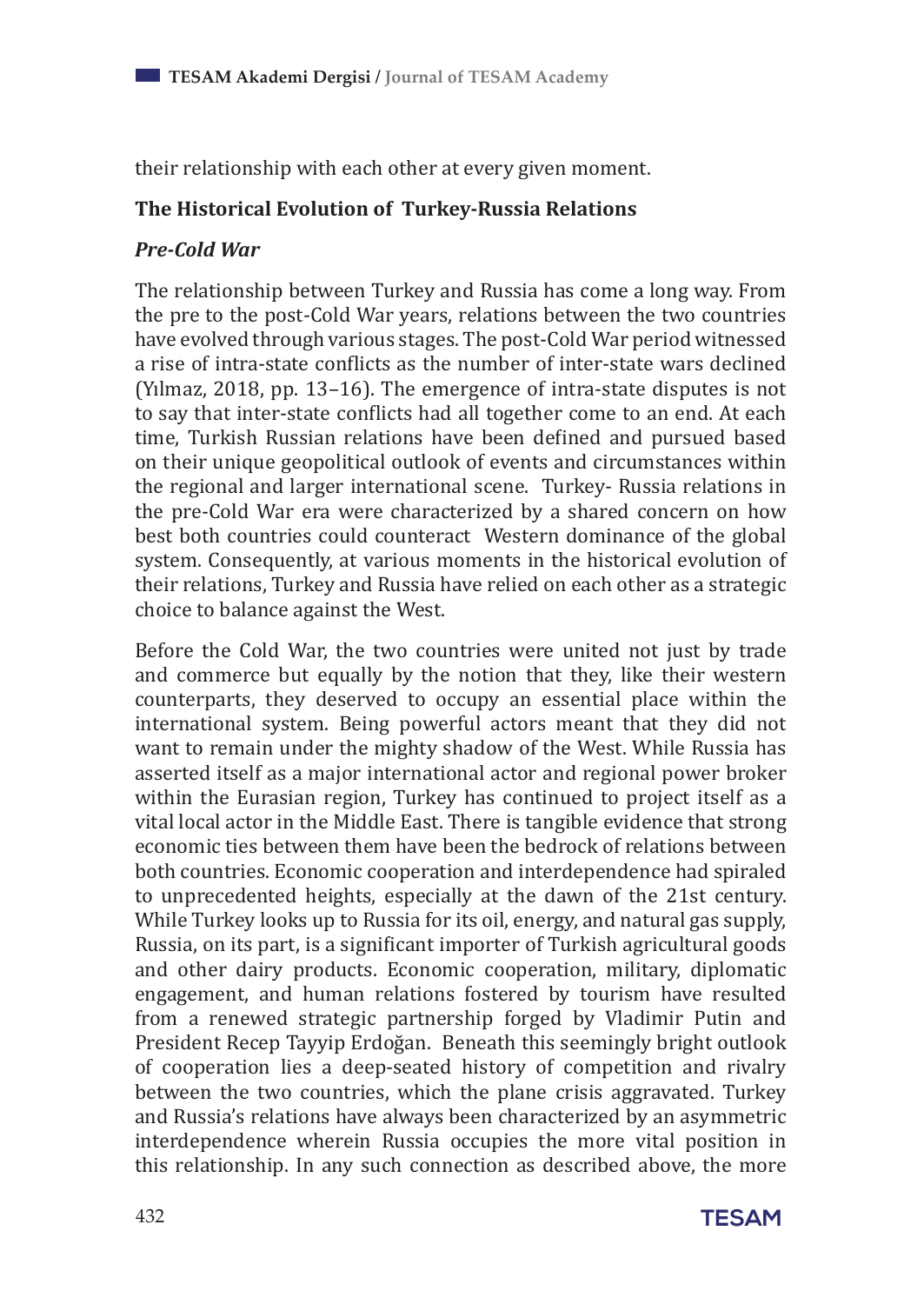substantial power is often most likely to exploit its powerful position to exert influence on the weaker one where necessary. The above scenario is precisely what played out in the plane crisis.

#### *The Cold War Years*

The Cold War-era came with strategic interests and demands which were challenging to Turkey- Soviet relations. In March 1945, the Soviet's appetite for territorial expansion caused them to break away from the Neutrality and Friendship Treaty, which they had signed with Turkey on 25 December 1925(Jovanovic, 2020, p. 4). According to this treaty, both countries mapped out their borders and entered into a mutual understanding that prevented either party from carrying acts of aggression against the other. The domination of the Soviet Union of territory within Eastern Europe and the quest of the Soviets to have shared control over the Turkish Straits, Ardahan, and Kars during the Cold War years sent a negative signal to Turkey that the expansionist tendencies of the Soviets did not guarantee it's security.

The expansionist agenda of Russia pushed Turkey to seek support and protection from the United States. Such support that the US provided came through the Truman Doctrine(Denise, 2008, pp. 10–15). Through this doctrine, Turkey and Grece benefitted from the US's economic and military support to deter the Soviets from posing a continuous threat to their survivability. The tension between Russia and Turkey heightened as Turkey joined the North Atlantic Treaty Organisation in 1952(Şuhnaz, 2012, pp. 481–495). Turkey's membership in Turkey provided it with collective security backing, making it difficult for the Soviets to attack Turkey. Any such attack would have meant an attack on all NATO members. This battle was not one in which Russia was ready to engage, but it left them frustrated that a former ally of theirs had drifted towards the West. Turkey thus shifted from the anti-western sentiments which it once shared with the Soviets to become an ally of the western bloc, which held anti-communist sentiments and pursued a containment policy against the expansionist tendencies of the Soviets.

While Turkey's alliance with the US and NATO blossomed, the events of the 1960s brought Turkey to the realization that it could not entirely rely on its western allies for its protection. The quest for self-preservation forced Turkey to recalibrate and entered into relations with the Soviets. Turkey's renewed partnership with the Soviet Union did not stop its alliance with its western allies. During the 1962 Cuban Missile Crisis, the United States, led by John Kennedy and the leader of the Soviet Union, Nikita Krushchev,

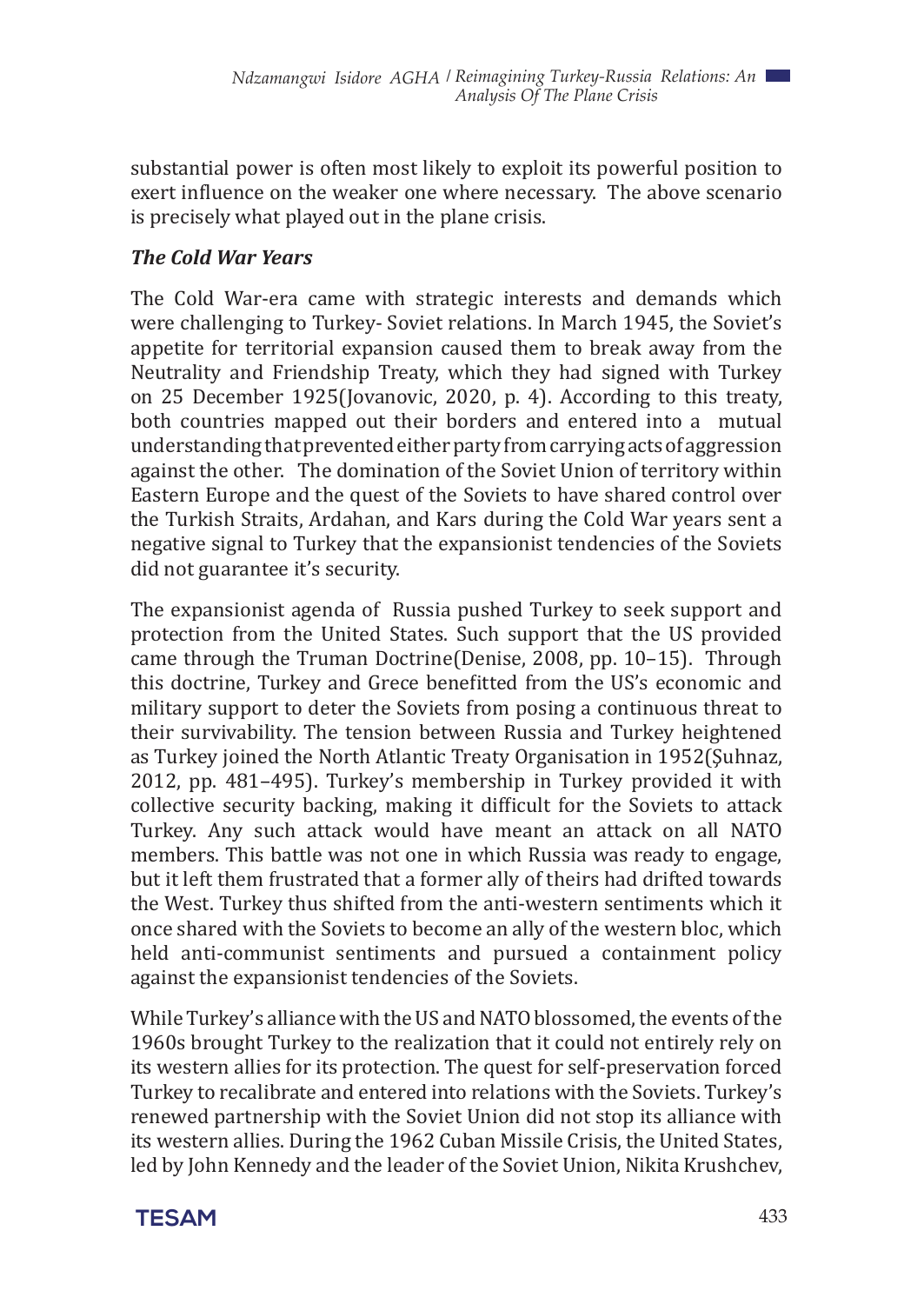entered into secret negotiations for the US to remove its Jupiter ballistic missiles from the Incirlik military base in Turkey (Fuelling, 2017, pp. 6–14). In return, the Soviets agreed to dismantle their nuclear missile in Cuba. The United States and the Soviet Union negotiated without the consent or participation of Turkey.

Consequently, Turkey realized that it could not entirely rely on its western allies for its security, as it felt betrayed. The actions of the US raised anti-American sentiments in Turkey. The US and NATO's unwillingness to support Turkey during the Cyprus crisis of 1963 intensified mistrust between Turkey and its western allies. Turkey's disenchantment with the West forced it to gravitate towards the Soviet Union (M. Çelikpala, 2019, p. 5). Even though Turkey had anti-communist sentiments, it had watched the Soviets developed their technology, military, and economy to admirable standards. The technological advancement of the Soviets explains why by the second half of the 1960s, Turkey began nursing ambitious plans to improve its technical development, broaden its military infrastructure and widen its economic base. After haven sought and failed to secure financial assistance from its western allies, Turkey gravitated towards the Soviet Union, which provided it with a loan of \$200 million (Soli Özel and Uçar, 2019, pp. 5–6). Turkey used this loan to develop its energy sector alongside its aluminium, steel, and iron industries. The above economic cooperation between both countries has continued till date. This investment boosted Turkey's economic growth and ushered both countries into a period of significant economic cooperation. Such partnerships have continued since then. As a matter of fact, in 2018, bilateral trade between both countries stood at \$25.5 billion. The above analysis indicates that Turkey and Russia have always maintained their cooperation ties even in periods of crisis. However, such rapprochement does not rule out that the fact that Turkey can pursue its aspirations independent of either the East or West.

The outbreak of the Cyprus crisis strained relations between Turkey and the US, while on the other hand, Turkey –Soviet relations kept flourishing from 1963 and throughout the 1970s. America had made it clear in the famous Johnson letter that it will not back Turkey's intervention in Cyprus (Bayram, 2018, pp. 264–272). Despite the harsh rhetoric of the above letter, Turkey unilaterally intervened in 1974 to end the killing of Turkish Cypriots. Turkey's decision caused the US to pass an arms embargo on Turkey. This embargo stifled the growth of Turkey's military capability to purchase weapons. The arms embargo gave Turkey the incentive to draw closer to the Soviet Union. Turkey recently purchased the Russian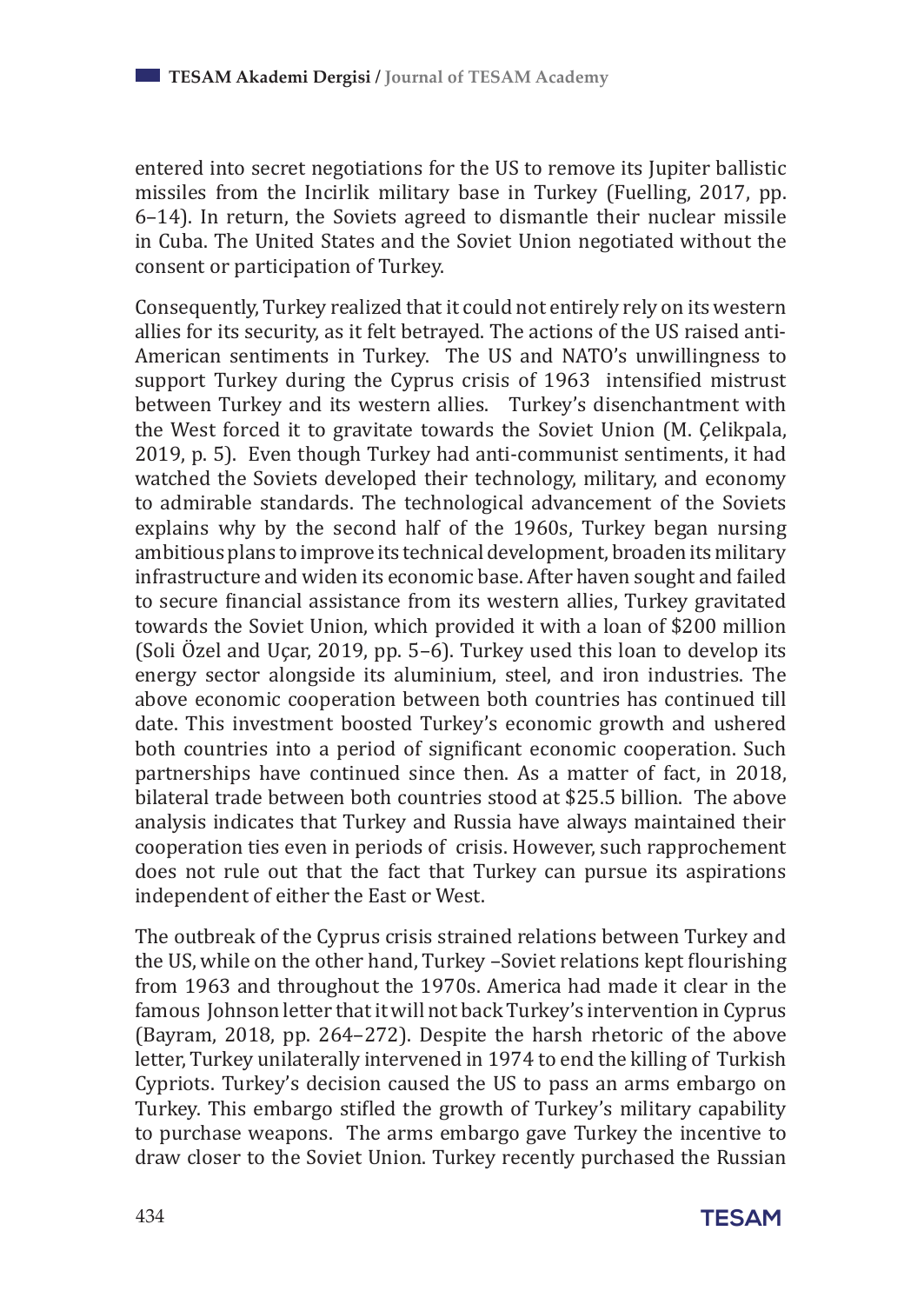S-400 defense system at the cost of some \$ 2.5 billion. The purchase of the S-400 seems to be a contemporary response to the historic arms embargo it suffered from the US and a message to the latter that it can no longer put it in a complex military situation like it did in the past.

The 1975-1978 arms embargo taught Turkey very profound lessons and necessitated the development of its military industry to meet its defense needs. In recent times, the Turkish defense industry has produced armored cars, high-capacity military drones, and military vessels (Thomas, 2020, pp. 25–26). Such diversification of Turkey's defense needs is crucial for maintaining its independence over its internal and external military policies. The cordial relations between both countries culminated into the signing of a Friendship Pact in 1978. The 1980s witnessed increased cooperation between Turkey and the Soviet Union, especially in trade and energy domains. This increased cooperation opened the way for establishing business enterprises by Soviet entrepreneurs in Turkey, while Turkish businesses equally entered the Soviet market space.

### *Post-Cold War*

The collapse of the Soviet Union in the early 1990s ushered in another period of conflict between the two countries. As relations between the two countries got frozen, their geostrategic rivalries increased. The disintegration of the Soviet Union led to the creation of five independent Central Asian Republics. These include Kazakhstan, Kyrgyzstan, Tajikistan, Turkmenistan, and Uzbekistan (Öniş Ziya, and Yilmaz, 2015, pp. 4–6). Though the Soviet Union no longer existed, Russia continued to maintain strategic and economic ties with these newly formed states than any other external actor could have. As Turkey recognized these states' independence and forged bilateral and multilateral relations with them, Turkey's contending influence came at odds with Russian interest in the region (Morkva, 2007, p. 534).

On the other hand, the Russian armory and military personnel stationed in Ukraine, Georgia, and Crimea caused relations between Turkey and Russia to enter a rigid phase. Turkey interpreted Russia's military presence around its neighborhood and near encirclement of Turkey as an existential threat to its security which it was not ready to welcome. The controversies surrounding Azerbaijan and Armenian relations are equally a sticky point where Turkey and Russia seemed not to have agreed with each other for long (Köni, 2015, pp. 247–250). With Turkey backing the Azeris and Russia supporting the Armenians on the Nagorno-Karabakh conflict, their rivalry became complex and multifaceted.

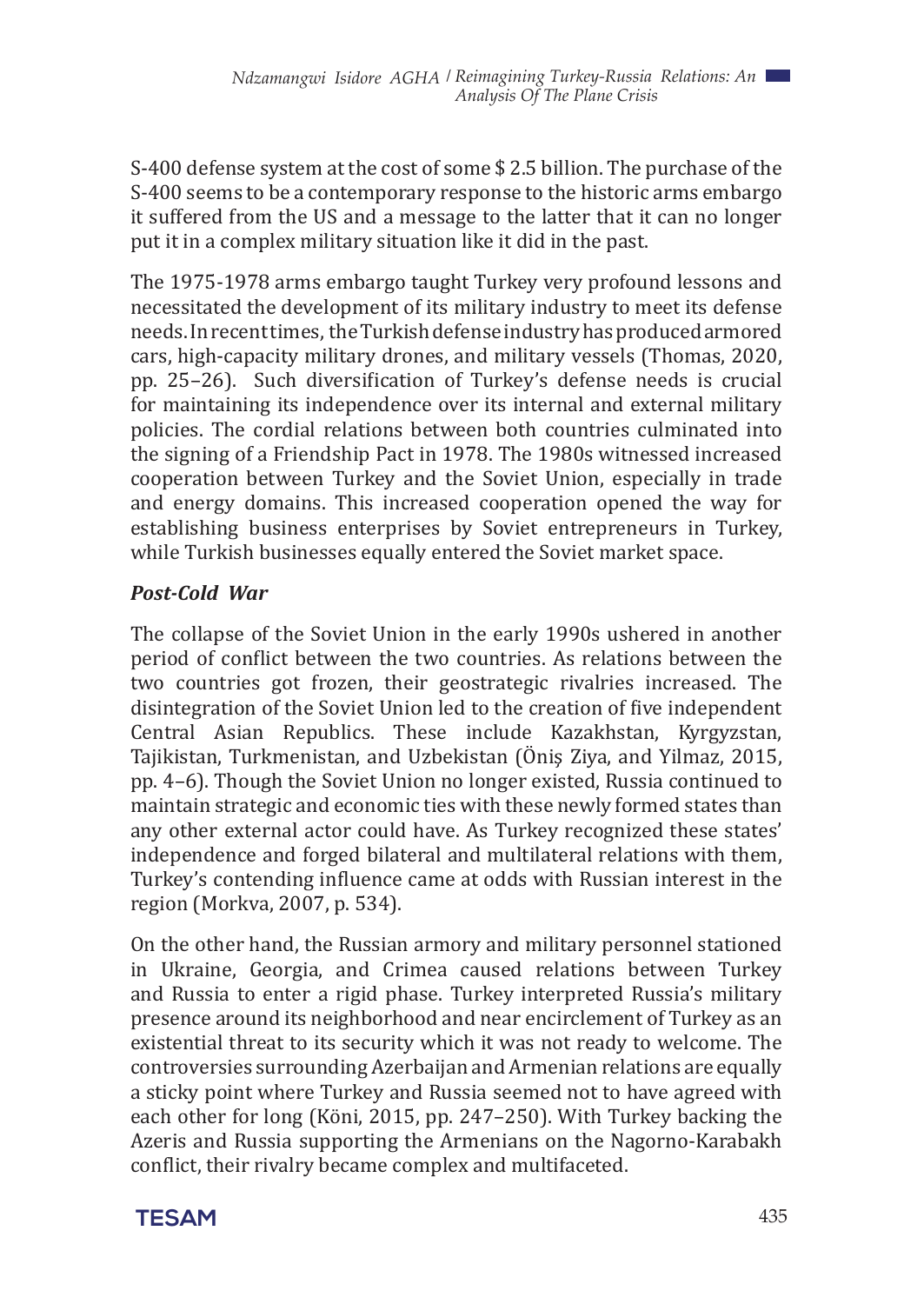Moreover, the sometimes indirect support of the Kurdistan Workers Party (PKK) by Russia has led to tensions in Turkey-Russia relations (Erşen, 2017a, p. 88). The PKK, known for its separatist tendencies posed an existential threat to Turkeys's territorial integrity and stability (Orhan, 2014, pp. 34–37). Consequently, the empathy accorded to the group by internal and or external actors is not treated lightly by Turkey. Nevertheless, Turkey-Russian relations witnessed an increased bond of friendship in the 1990s. This development replaced the confrontation which had once characterized Turkey's relation with Russia. The leadership of Putin and Erdoğan brought in some flare of economic cooperation that served to revamp the relationship between the two countries to the level of strategic partnership. While this strategic partnership brought mutual benefit to both countries, their relationship did not remain static. Among many other things, the Syrian crisis is one of the issues that has revived new differences in the geopolitical outlook of Russia and Turkey. While Turkey pushed for a more democratic Syria with the possible ousting of Bashar Al Assad, Russia, on the other hand, embarked on giving massive support to the Assad regime. These differences in the view over Syria's future have put Turkey and Russia at logger's heads based on their preferences for a post-civil war Syria. The shooting down by the Turkish military of a Russian SU-24 military aircraft, which was hovering unauthorized over Turkish airspace on 24 November 2015, put a rift in the seemingly benign relationship which the two nations had enjoyed from the beginning of the early 2000s. This event, which raised new tensions between Russia and Turkey, has come to be described as the Turkey-Russia Plane Crisis.

#### **The Plane Crisis**

The world woke up to an unprecedented event on 24 November 2015, as Turkey-Russian relations sank into crisis, which stemmed from the shooting down of a Russian SU-24 that entered Turkish airspace from the Syrian border and moved into Yayladağı, a town situated in Turkey's Hatay Province (BBC, 2015). Despite several warnings given to the straying Russian aircraft, one of the planes left while the other hovered. The latter did not heed the Turkish military's warnings to move out of its airspace. In reaction to the Russian jet's hesitance to obey the signs to leave, two Turkish F-16s responded with air-to-air missiles shooting down the Russian SU-24 bringing it down with its two pilots. Though shot over Turkish airspace, the plane finally crashed on the Syrian side of the Turkish- Syrian border. Both pilots parachuted before the jet fell. One of the pilots was shot by Syrian rebels while parachuting down, while they killed the other. (MailOnline, 2015). The killing of the pilot sparked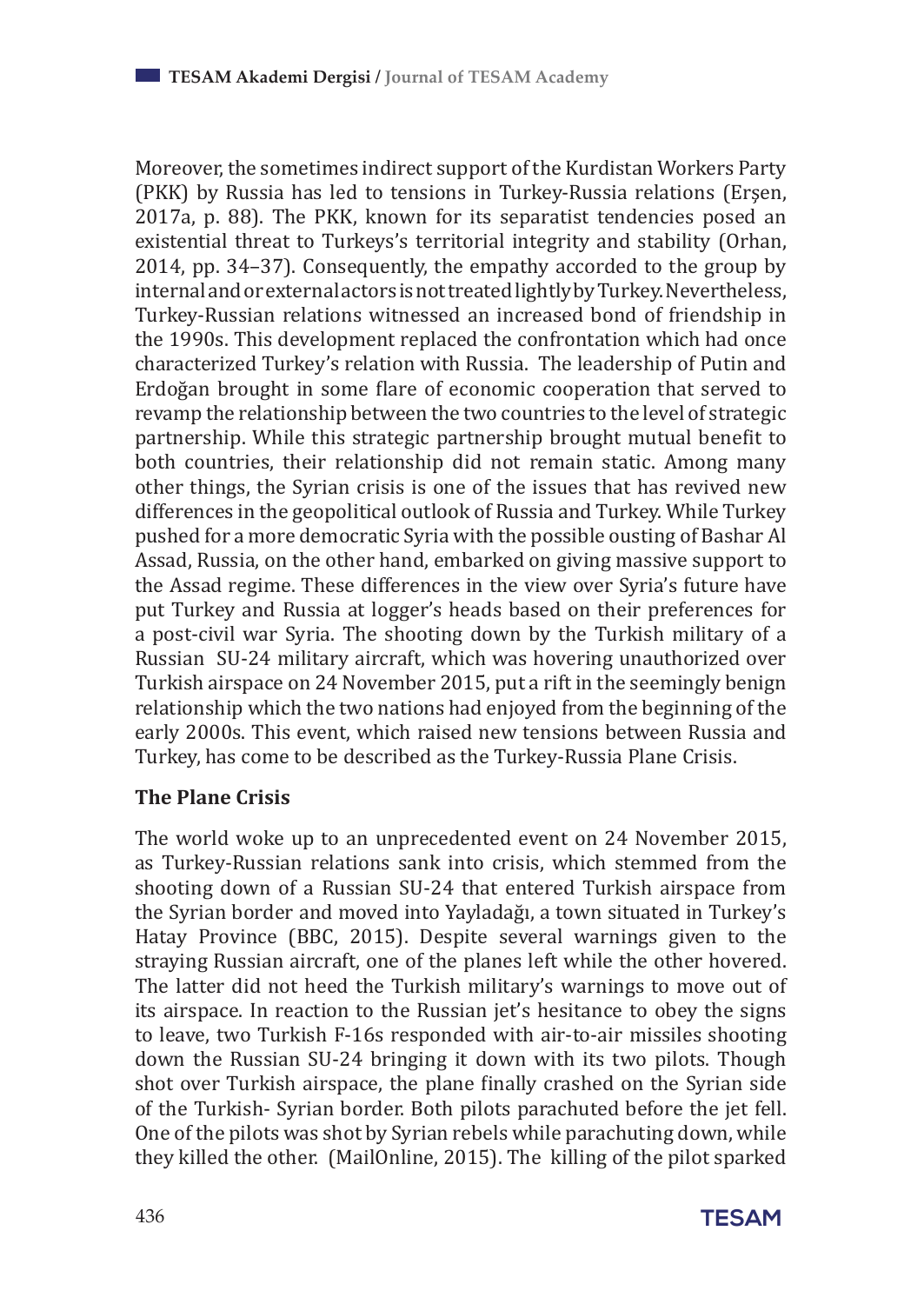severe controversies as Russia insisted that the jet did not violate Turkish territorial airspace.

The Russian President Vladimir Putin described the aircraft's downing as a 'stab in the back from Turkey' (Guardian, 2015b), while Russian Foreign Minister Sergey Lavrov described it as a 'planned act (Ellyat, 2015). These comments made by both Putin and Sergey generated anguish among Russians towards Turkey. President Erdoğan expressed regrets for the unfortunate incident of shooting down the aircraft of such a critical partner as Russia(Hurriyet Daily News, 2015). However, it remains that Turkey was acting solely in line with preserving and executing its sovereignty over its airspace. The security of any country's land, air, and sea borders are vital yardsticks in determining its territorial sovereignty (Moon, 1963, pp. 330–335).

Consequently, Turkey's reaction to haven shot an unauthorized plane within its airspace is aptly justified. In an era where terrorist attacks have become increasingly sophisticated, states have embarked on taking strict measures to secure their territorial boundaries (Odontan, 2012, pp. 133– 115). In the same light, Turkey is ready to do all it can to preserve its air, land, and sea through enhanced security strategies and actions

In addition to the above, Turkey finds itself at the crossroads of many regions, representing a symbol of stability. Despite the threats and conflicts within its neighborhood, Turkey has continued to remain stable and resilient. Amid such an atmosphere, Turkey has learned to buckle up its security and strengthen its defense apparatus to keep threats off its shore and, in a perfect demonstration of realism, maintain a hegemonic status as a condition necessary for its survival (Bilgin, 2007, pp. 740–756). The shooting of the Russian plane broke up the cooperation that existed between Turkey and Russia. As Turkey further sought and reassured NATO's support in the wake of the crisis, this deepened tensions with Russia. Hence it was only logical for Turkey to have taken such steps to shield itself from any unforeseen brawl with Moscow. In the wake of the 15 July 2016 coup attempt, the United States' reaction was replete with mixed messages that neither condemned nor embraced the coup. The lukewarm attitude of the United States generated a bitter feeling in Turkey and further raised questions about their strategic partnership.

#### **Differences in Geopolitical Outlook: The Faultlines of Shared Dissent**

The shooting of the Russian SU-24 was not the beginning of tension in Turkey-Russian relations. Thus, the plane crisis was an outer manifestation

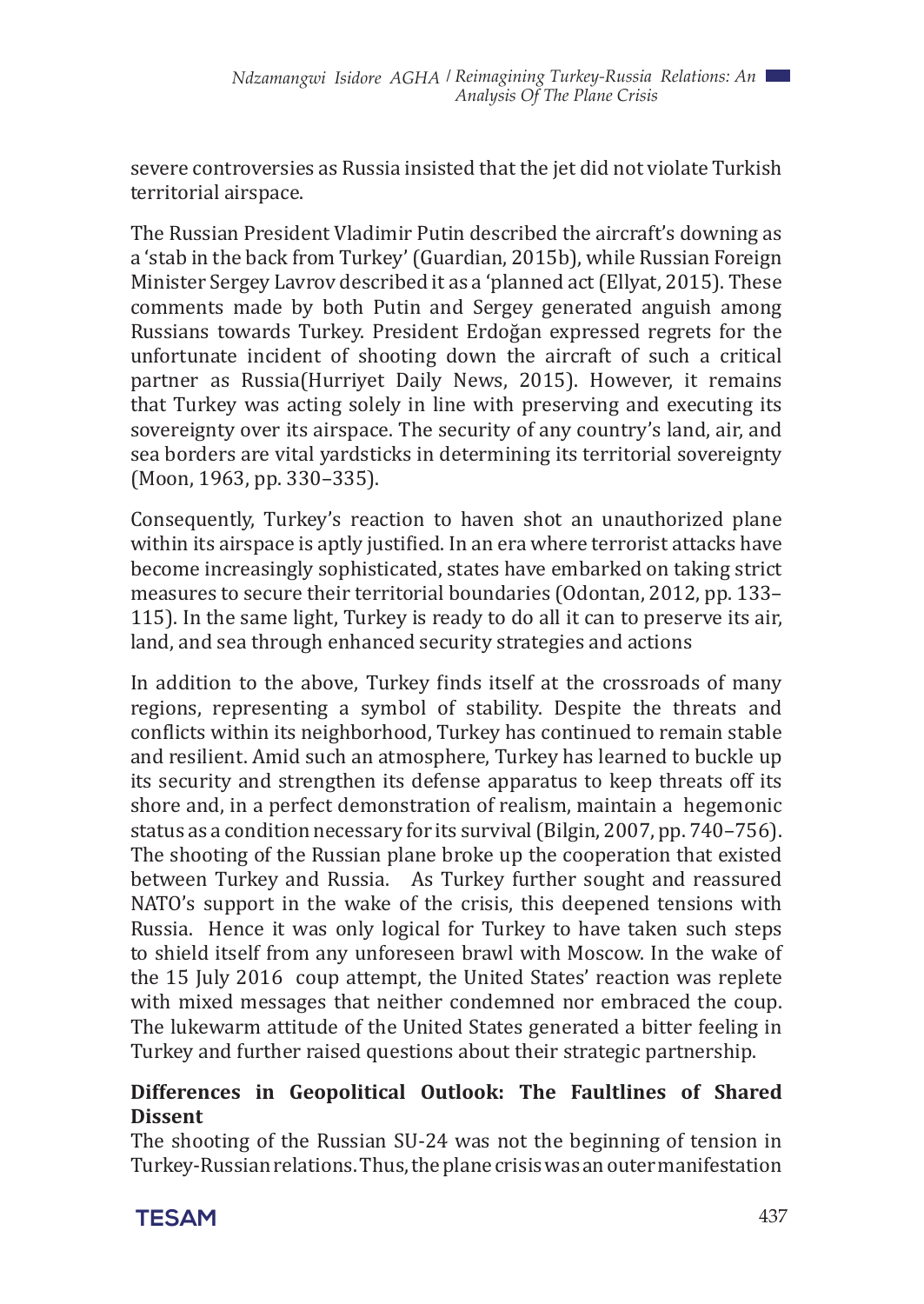of an internal dissent that had characterized Turkey-Russian ties in the months leading up to the jet crisis, intrinsically linked to the Syrian crisis. These two regional great powers have maintained opposing views over Syria (E. B. and M. Çelikpala, 2020, pp. 9–10). Russia's involvement in the Syrian civil war as an ally of Bashar Al Assad posed serious setbacks to Turkey's geopolitical and security interests (Haddad, 2015). Russia's airstrikes of 30 September 2015, which targeted moderate rebel forces supported by Turkey, significantly changed the Syrian crisis. While Turkey had hoped for a Syria without Assad, Russia's intervention in the crisis supporting Assad foiled Turkey's ambitions, which wanted the authoritarian Syrian ruler ousted (Rüma and Çelikpala, 2019, pp. 65–84). That wasn't the first strike that Russia had orchestrated on the territory of another country after the Cold War (Guardian, 2016) because it did the same during the 2008 Russian-Georgian War. It argued that the strike aimed to destroy the arsenals of the Islamic State (ISIS). Meanwhile Russian strikes equally targetted Syrian Turkmen who did not fall within the ISIS-occupied space in Syria. This move did not go well with Ankara. Turkey expressed its displeasure with the Russian strike because it targeted the Turkmen who have ethnic links to Turkey. By targetting ISIS, Russia was, directly and indirectly, throwing its weight behind the Assad regime. Russia's support for Assad caused panic within the corridors of western democracies who were aiming for a Syria without Assad.

After the Arab Spring, Turkey was conscious that it is a major actor in Middle Eastern politics. It now had to serve as an example and prescriber of democracy and human rights in the region. Consequently, the instability in the region heightened by the Syrian crisis precipitated a recoinage of Turkey's national interests (Ziya, 2012, pp. 46–50). The PKK insurgent group and the Syrian civil war were not issues that Turkey could afford to take lightly because the spillover effects of these issues became a significant concern for Turkey's national security (Demir, 2016, pp. 90– 93). Moreover, Turkey viewed Assad's removal from power as a necessary step towards resolving the crisis. However, Russia's sudden intervention in the crisis meant Turkey's ability to wield its democratic scepter and reshape regional developments by ensuring Assad's departure was no longer a possibility. In the face of these, Russia's steadfast support for Assad further widened Ankara and Moscow's rivalry. Russia's involvement in Syria was a calculated move to prevent the US from getting into Syria as they did in the other Middle Eastern countries. Russia has always sought to keep NATO out of its neighborhood (Hazar, 2009, pp. 81–82) By so doing, Russia was exploiting the Syrian scenario as political capital for offsetting power balances in the region by reasserting its position as a major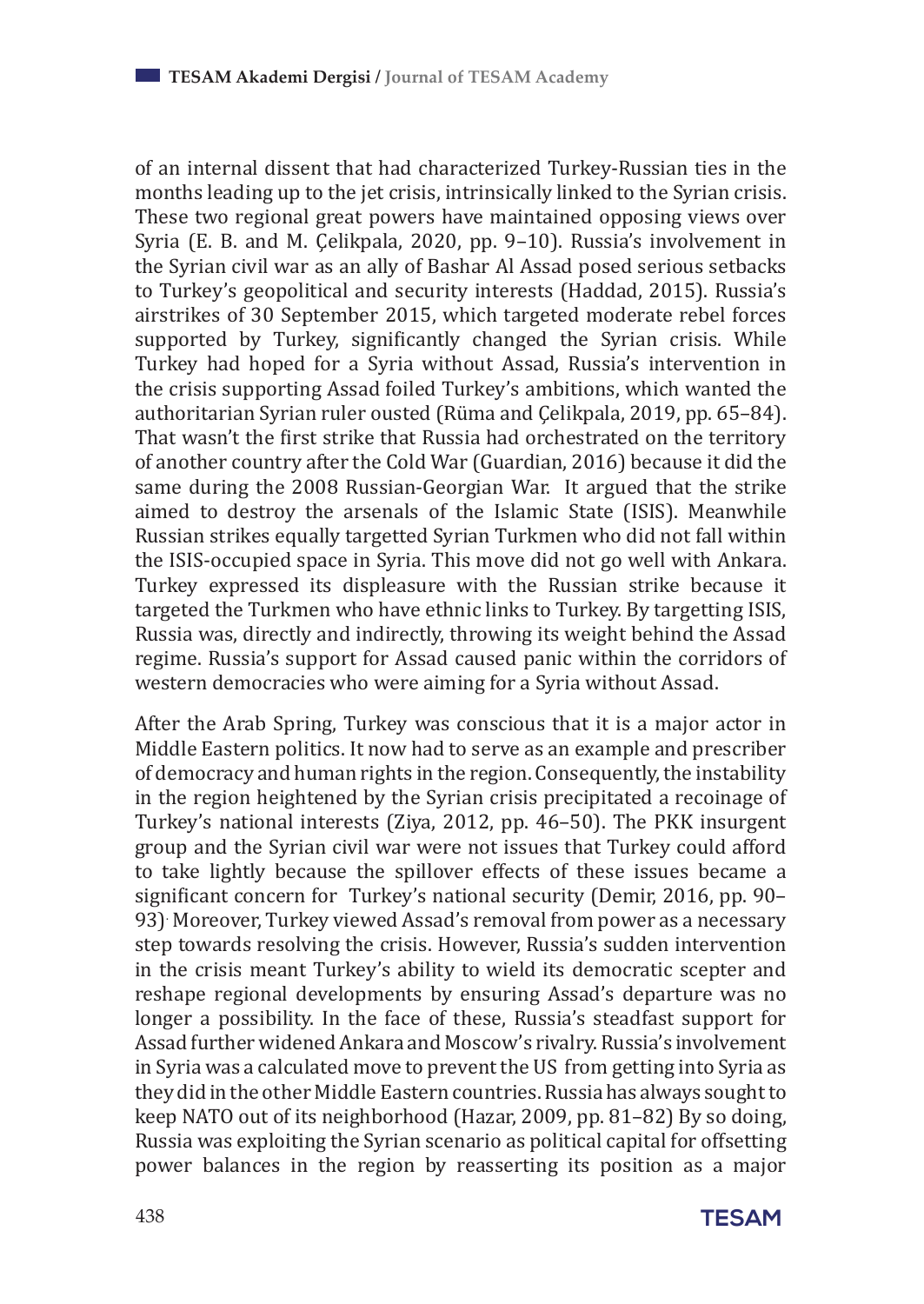actor. The Syrian conflict has produced one of the worst humanitarian crises in the area. However, Turkey has succeeded as a regional power to manage the humanitarian crisis and open its borders for Syrian refugees (Pirinççi, 2018, pp. 42–49). The geopolitical gymnastics played by Russia did considerable hurt to Turkey's security ambitions. The shooting of the Russian jet was not revenge tactics on the part of Turkey. The incident, however, unveiled hostilities that had already developed between the two states.

Before the plane crisis, Russia had equally invaded the airspace of other countries. Russian fighter jets repeatedly violated the airspaces of Russian fighter jets repeatedly violated the airspaces of Finland and Sweden in 2013. The Defense Ministry of Finland raised the alarm in June 2013 that Russia's T-22M bombers and SU-27 fighter had violated the Finnish airspace (Aviationist, 2013). Russia responded by saying that the planes had accidentally strayed into the Finnish airspace because of poor weather conditions. This same incident occurred over the Swedish borders (Gotkowska, 2013). Before the November plane crisis, Russian SU-30 and SU-24 in October encroached on Turkey's airspace on October 3 and 4, in Hatay, where the Russian SU-24 got shot in November (Aljazeera, 2015). Russia's excuse for violating Turkey's airspace relied on the fact that the pilots got lost in the air because of navigation difficulties they encountered. Such an excuse was doubtful given that the above Russian jets were sophisticated modern aircraft, wired with advanced technological capabilities to fly with accuracy and precision.

In the quest to set a new discourse on the Middle East via the Syrian crisis, Putin's revisionist tendencies to reshape the geopolitical landscape brought Russia in the opposite direction with Turkey, one of its closest cooperation partners. Russia's foreign policy in the Middle East is to dismantle the hegemonic status of the United States. In doing so, Russia is trying to replace the US's influence with a concert of regional powers, including Turkey and Iran (Jovanovic, 2020, pp. 2–10). In pursuing this strategy, Russia does not share equal status with these countries. It still asserts itself in a somewhat superior position. Despite Turkey's economic dependence on Russia, it has continued to maintain its place as a regional power, pulling its weight and charting an independent course for itself. As a stakeholder in the Syrian crisis, Turkey's position explains why it maintained that Assad had to leave office as a prerequisite for resolving the Syrian problem.

On the other hand, Russia supported Assad, and it has since helped him stay in power. The inability of both Russia and Turkey to reconcile their

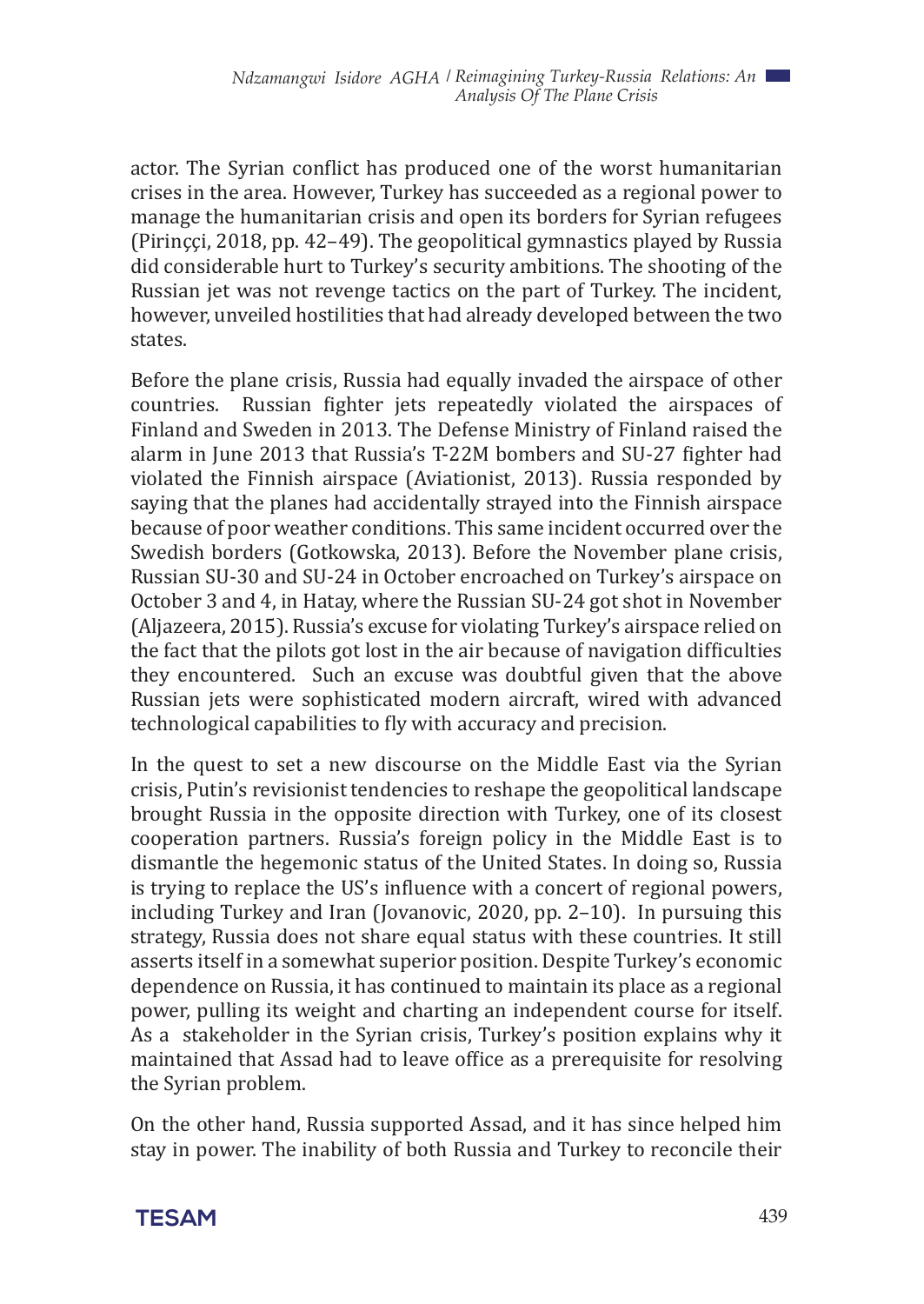priorities over the Syrian issue led them to dwell in an atmosphere of uneasy calm as tensions raged against each other in Ankara and Moscow. However, Turkey's seemingly apologetic position during the crisis is not a sign of weakness. In opening a new front in its foreign policy agenda, Russia tried to avert the international isolation it suffered due to the Ukraine crisis. Hence Russian support for Assad was perceived as a leeway towards having leverage over the Eastern Mediterranean, which by extension signified a strategic choice for Russia to occupy a pride of place, serving as a balancer to US influence in the Middle East. The energy resources found in the Eastern Mediterranean emerged as a significant source of geopolitical rivalry between Turkey and Russia (Balcer, 2015). In pursuing its geopolitical interest, Russia did not consider Turkey's interests and aspirations. Thus relations between the two countries prevailed, but with deep attendant mistrust as manifested during the plane crisis.

#### **The Downing of Russian War Plane: Implications for Turkey -Russian Relations**

The shooting of the Russian SU-24 sparked controversies that were already imminent in Turkish-Russian relations. Russia's president Putin labeled the incident as a 'stab in the back as his country went ahead to prescribe sanctions against Turkey. He further described Turkey as a country that backs ISIS (The Guardian, 2015). Turkey received this statement with a lot of mixed feelings towards Russia. Putin was quick to label strong accusations against the Turkish leadership in the wake of the Russian plane's downing. The cooperation which had hitherto existed between the two countries got sacrificed on the altar of sanctions. Relations between the two countries entered an unprecedented atmosphere characterized by insecurities, mostly as Turkey was not sure of what immediate reactions of Russia. Labeling Turkey's leaders as sponsors of ISIS was a move by Russia, which was unnecessary in such a situation, given that it was dealing with a strategic partner with whom it had enjoyed warm economic and diplomatic ties in the years before the plane got shot in November .

Russia's reactions at the onset of the crisis were nothing short of burning diplomatic bridges. Russia's Minister of Foreign Affairs Sergey Lavrov immediately nullified a trip he was to make to Turkey on 25 November. His mission to Turkey was to discuss bilateral cooperation to combat ISIS. He equally called on Russians to give up any trip to Turkey during that period (Hurriyet, 2015a). Simultaneously, reporting the crisis, the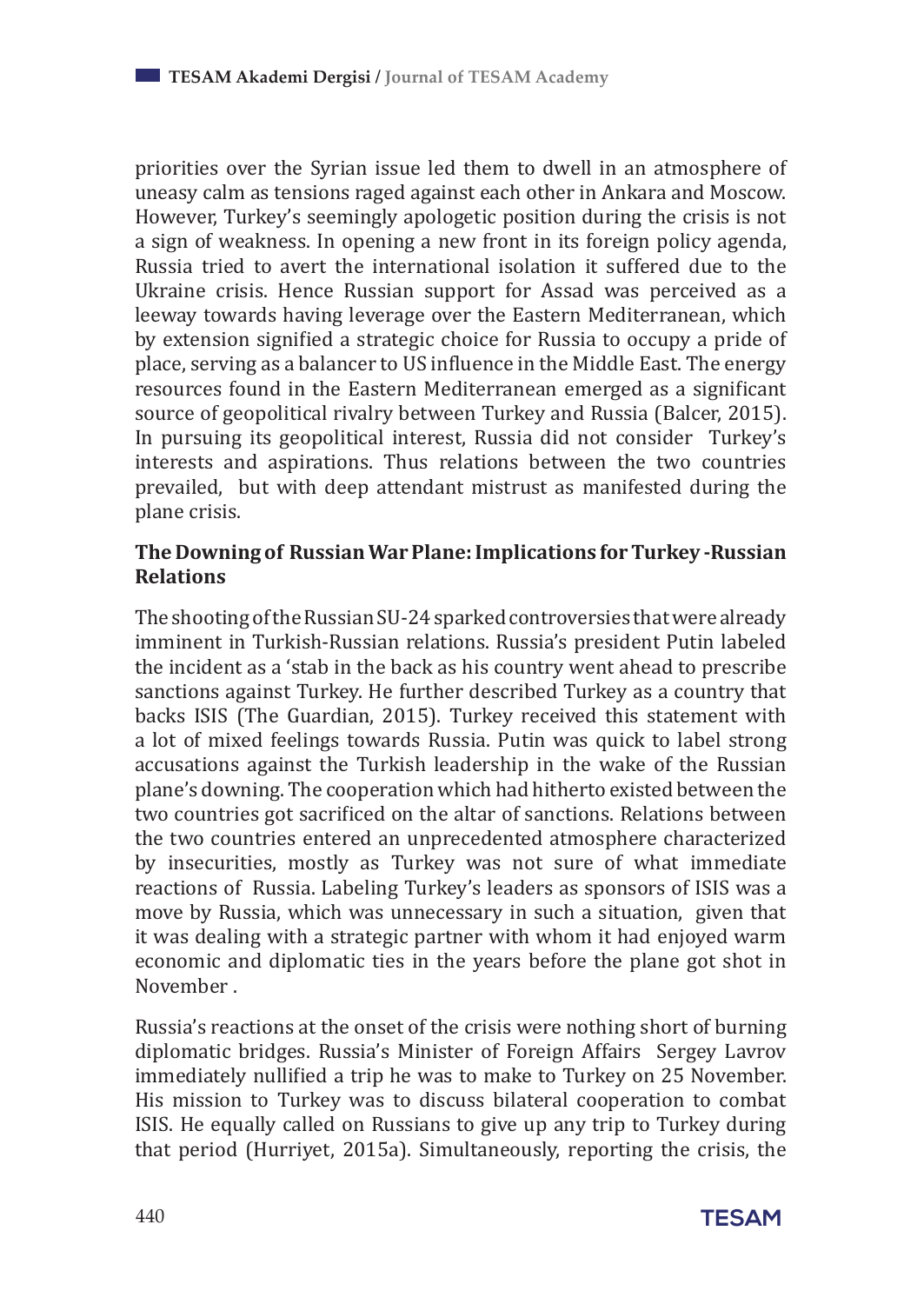Russian media fuelled the Russian public with propaganda that generated anti- Turkish sentiments in Russia and beyond. Hence Turkey became the target of negative press in Russia. The negative press against Turkey in Russia came as no surprise because the Russian media, for the most part, functions under the strict supervision of the Russian regime (Kakışım, 2019, p. 102). The impetus for such propaganda grew because of the inability of Russian leaders to localize the crisis. Public opinion on the image of each other was incredibly mixed in the two countries. In an opinion poll carried out, 58% of Russians had an entirely negative view of Turkey (Russian Aviation, 2015).

The statistics of pre-crisis Russian tourists in Turkey show that in 2014, about 4.479.049 Russian tourists came to Turkey. Russian tourists contributed \$3.471.263 in revenue to the Turkish tourism sector(Uslu and Akay, 2019, pp. 63–65). In 2015 the number of Russian tourists stood at 3.649.003, amounting to \$2.609.037 in revenue. The crisis year of 2016 witnessed a significant decrease in the number of Russian tourists who came to Turkey. In 2016, the number of tourists from Russia to Turkey was about 866.256, signaling a 76,26% decrease from the 2015 tourism records (Uslu and Akay, 2019, pp. 63–65). This drop in the number of tourists from Russia equally affected the tourism revenue for 2016. Turkey generates a good percentage of its tourism revenue from Russian Tourists who come into the country each year because these tourists make up a large part of the total number of tourists who come into Turkey each year.

Consequently, the decrease in tourism revenue showed the vulnerable extent to which Turkey's tourism industry relies on Russia. On the other hand, a public opinion poll carried out by MAK Consultancy revealed that 65% of the Turkish public showed support for the government's action to shut down the Russian jet. The Turkish government maintained its calm and reassured its citizen of its ability to protect them and its willingness to pursue peaceful relations with Russia.

A significant fall out of the jet crisis was that Putin passed economic and travel sanctions on Turkey. Russia exploited its dominant position and market size to enact sanctions over Turkey four days after the Russian jet's downing. With a presidential decree signed by Putin, chartered flights from Russia to Turkey halted. The ban on chartered flights meant that tourists could no longer come freely to Turkey, as it had been the case hitherto the plane crisis. This ban put a significant strain on the Turkish tourism industry, which generally received most clients from Russia (Haaretz, 2015). Tourism plays an essential part in the Turkish economy.

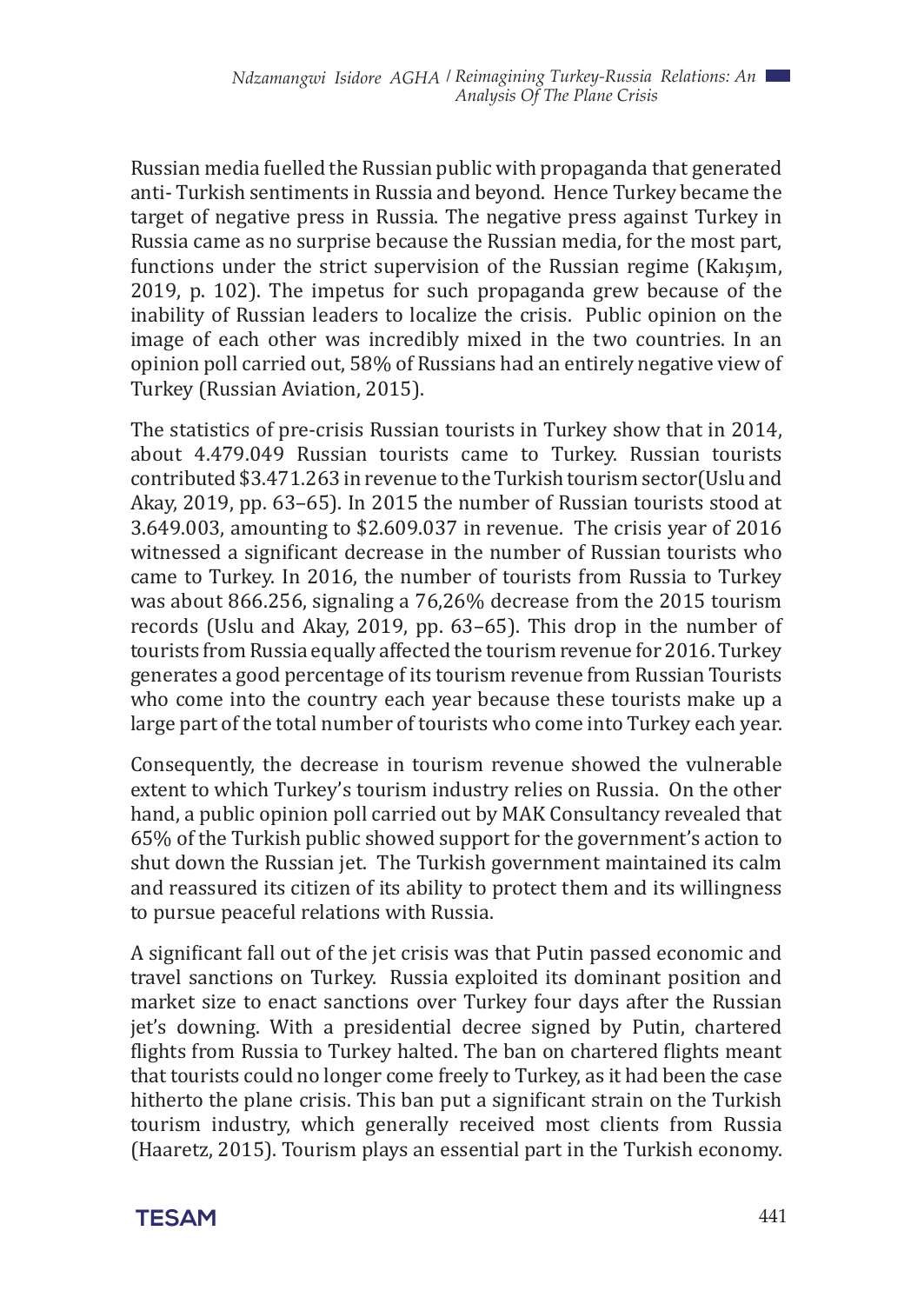About 4.5million Russian tourists came to Turkey annually (Ozertem, 2017, pp. 126–127).

The ban on Turkish agricultural products equally harmed Turkey's economy. Worth noting is that 3.8% of Turkish exports to Russia accounted for 0.7% of Turkey's GDP. Russia is one of the biggest partners of Turkey as far as trade is concerned. The ban on visa-free travel promulgated by Putin put a considerable strain on movement, not just of persons but also of commerce. The Russian state suppressed the activities of Turkish firms. All these measures had negative consequences for both economies. Turkey's economy suffered losses estimated to the tune of 9 billion dollars (Hurriyet, 2015b). Russia, however, did not cut energy and natural gas supply to Turkey. About 60% of Turkey's natural gas comes from Russia. Hence Russia closing Turkey off natural gas would have spelled extreme doom for the Turkish economy. Russia itself would have incurred significant losses in gas revenue, given that Turkey is its second-largest energy partner after Germany. In the discourse surrounding this crisis, most of the literature has focused on examining Turkey's dependence on Russian products. However, it is of equal relevance to note that Russia equally benefits enormously financially from the economic ties its shares with Turkey.

Turkey has always shown commitment to its US and EU allies. However, Turkey has not received the same engagement. In a bid to strategically position itself, Turkey became a dialogue partner of Shanghai Cooperation Organisation in 2012. The plane crisis seriously hampered Turkey's moves to advance its ambitions within the SCO. Just Like China, which is one of the two most potent and founding members of the organization, Russia has leverage over who becomes a member. In this case, Turkey's desires were forestalled by the jet crisis as relations between Russia and Turkey plummeted. Even though relations between the two countries have somewhat stabilized, Turkey still took steps to recalibrate its foreign policy towards the US.

The first step towards this was Erdoğan's visit to Trump on the latter's coming into power in 2016 as the United States Commander-in-Chief. The collaboration which Trump's administration forged with Ankara was somewhat frosty. This complicated relationship resulted from the United States' support for the Kurdish fighters and their refusal to grant Turkey's request to extradite Fethullah Gulen, who masterminded the 15 July 2016 coup plot to unseat president Erdoğan (Aktürk, 2019, pp. 100–103). If these two issues played out in Turkey's favor as they had expected, then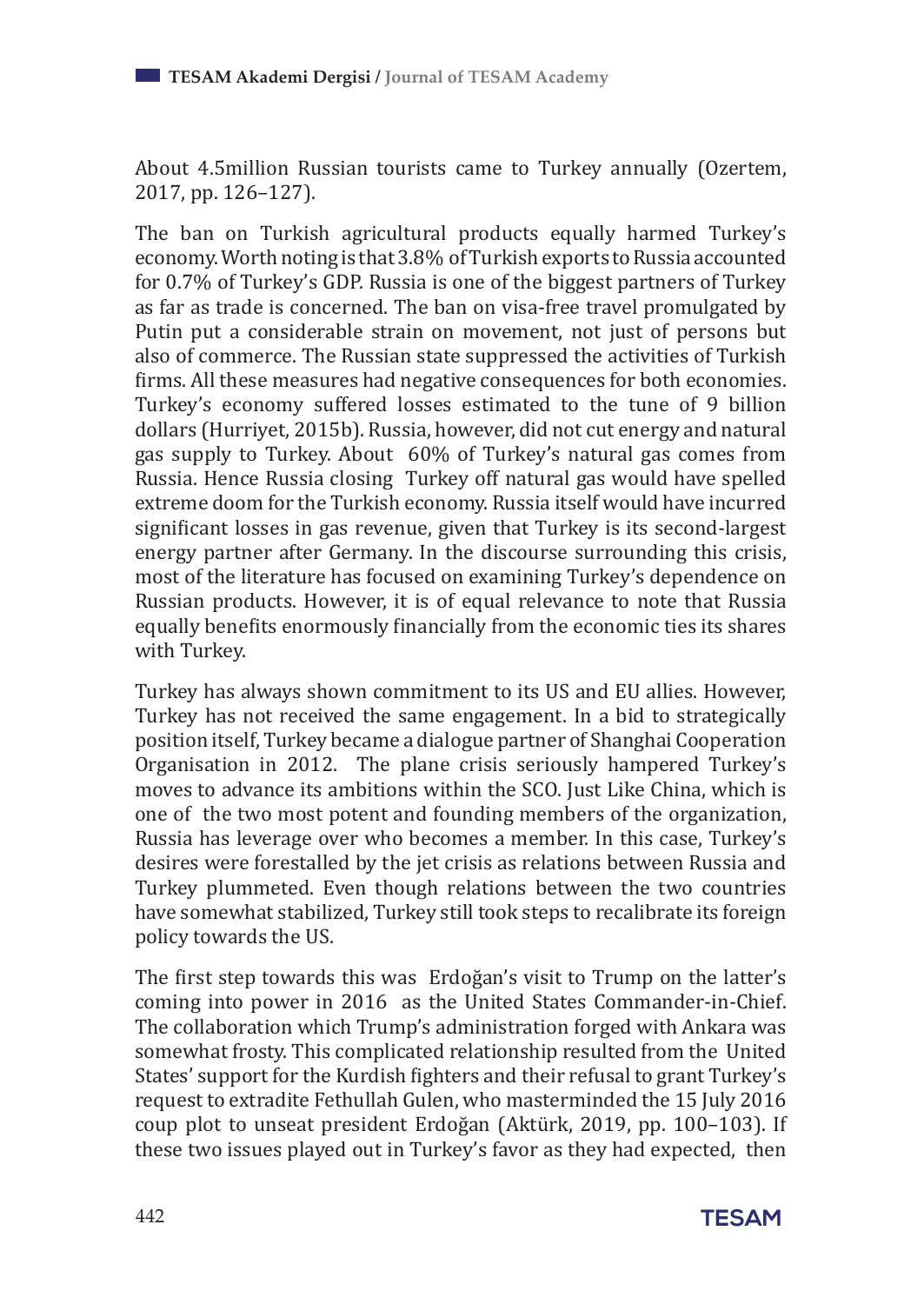relations between Washington and Ankara would have seen some normalcy at Russia's near expense. Turkey has continued to remain dismayed in its relations with the US because the latter did not adhere to Turkey's call to extradite Fethullah Gülen. At the peak of the crisis, the European Union, NATO, and the US all threw their weight behind Turkey and supported it (Erşen, 2017a, p. 87). This move was reassuring for Turkey, though it did not give Turkey the complete assurances to rely on these alliances. The above analysis is vital in understanding Turkey-Russian relations because it gives one insight into why despite its asymmetric interdependence with Russia, Turkey continues to pursue close bilateral ties with the former. Such distrust results from Turkey's inability to fully trust and rely on the United States or the European Union's support.

On the one hand, Turkey's relations with Russian and the US do not precisely fit the criteria of a perfect alliance. Nevertheless, Turkey has continued to maintain these alliances, balancing each against the other as a strategic move to remain relevant in both camps. The relevance here means that Turkey can find an alternative partner on either side when its strategic interest is not recognized or served by one of the camps.

#### **Mending Fences: Rapproachemant between Turkey and Russia**

The international arena is wrought with many states and non-state actors, each pursuing different goals and seeking to assert themselves as vital actors. In the midst of all this, states often than not become threats to other states, in the realist sense of it, depending on what interest they chose to pursue within their regional blocs or on the larger international stage (Mearsheimer, 2001, pp. 1–2). Surviving threats or provocations from other states is a reality that states must deal with in their interstate relations. Dealing with confrontations hence sometimes requires diplomatic engagements, appeasement, and military tact. At other times strategic patience is vital, based on who the aggressor is. In the Turkey-Russian jet crisis, Turkey chose to adopt strategic patience. (Özel, 2016). In defending its action to shoot the plane, Turkey sought to show that the Russian Su-24 violated its airspace, and consequently, Turkey acted within the framework of its self-defense policy. On the other hand, Russia, which is a more powerful state than Turkey, did argue, using its comparative advantage, that Turkey's apology remained the only way to renew relations between the two countries. While Russia responded by imposing economic and visa sanctions on Turkey, the latter was conscious of the military, political, and economic inequality between them and adopted a softer and somewhat restrained approach to calm down the

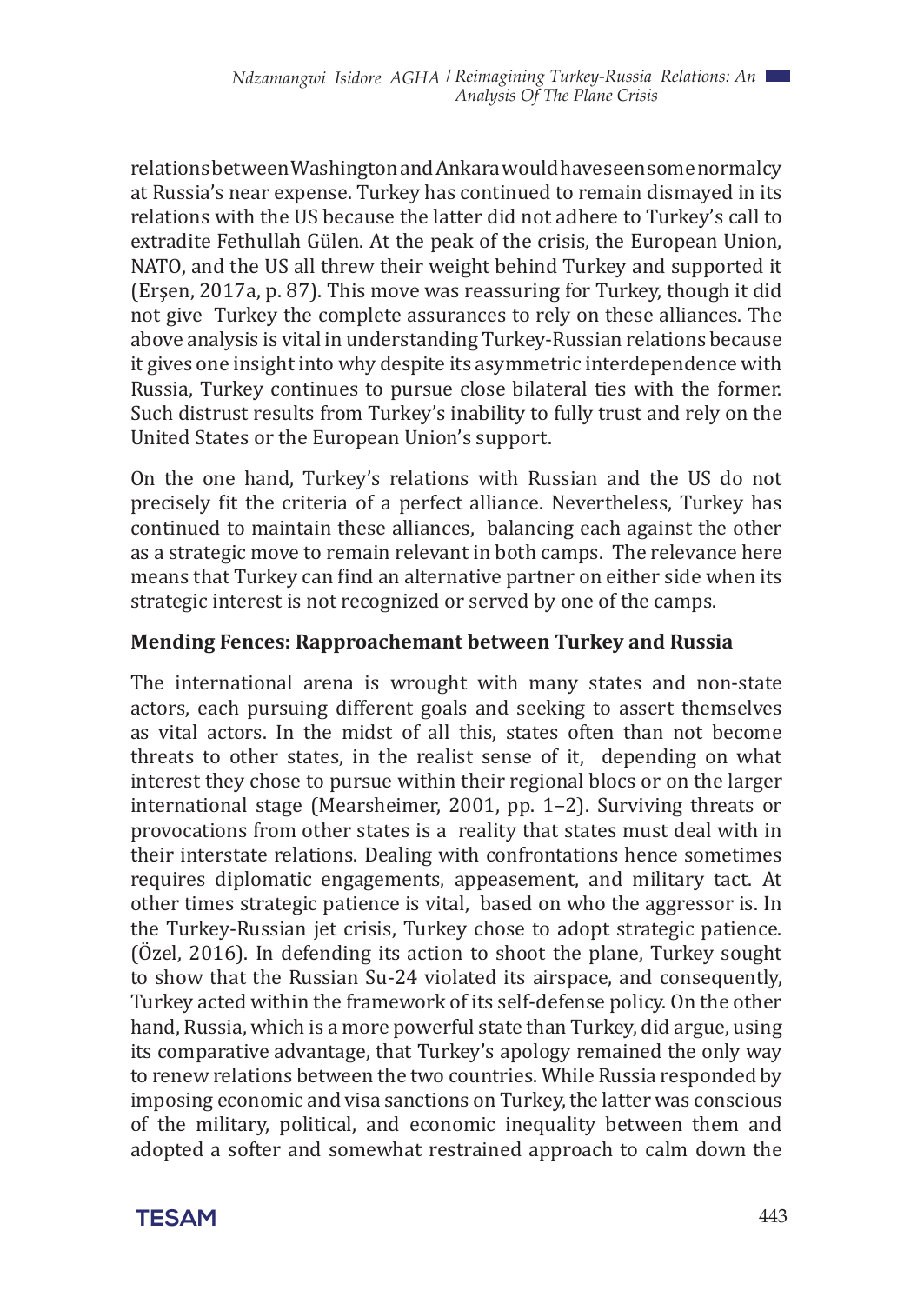#### tensions.

In a bid to end tensions between Turkey and Russia, president Erdoğan in June 2016 sent a letter to Putin expressing his regret for the downing of the Russian military aircraft and extended his solidarity and comfort to the families of the two Russian pilots who lost their lives in the incident (Hurriyet, 2016). Though this letter did not use the word apology, it carried in it the Turkish president's willingness to normalize the frosty relations that had marked the two countries for seven months. Putin's eventual acceptance of the letter was an open door for rapprochement, which began between the two countries. Before the arranged meeting between the two heads of states, Turkey encountered an abortive coup on 15 July 2016 . Putin was the first world leader to call Erdoğan and showed his solidarity and support for the Turkish government. President Putin's show of solidarity was a significant step that reassured Turkey that Russia cared about its internal stability. Just like Russia had provided Turkey with military and economic aid in the 1960s and 1970s when their relations were not in good standing, Russia's reaction after the coup was indicative that both countries enjoy episodes of rapprochement even when their relationship seems to be in dire straits.

The mitigating circumstances which necessitated a rapprochement between Turkey and Russia went far beyond normalizing ties into geopolitical and foreign policy spheres. In this regard, it is relevant to underpin that the abortive Gulenist coup's geopolitical ramifications necessitated the two countries to coalesce. Before the coup, Gulenists' position on Russia and Iran had always been hostile when it came to matters in the two countries. They have always maintained strict foreign policy views concerning Russia and Iran (Aktürk, 2019, p. 103). Consequently, beyond their strategic military consideration and national pride, Erdoğan and Putin needed to reconcile their differences over the plane crisis. The failure of the coup was a strategic victory for both countries. Had it succeeded, then Russia and Iran would have been farflung from Turkeys' foreign policy and cooperation center. The coup plotters would have equally reshaped the entire geopolitical landscape of the region.

In line with reconciling Turkey and Russia after the plane crisis, the president of Kazakhstan Nursultan Nazarbayev and Turkish business magnet Cavit Çağlar used their deep economic ties with Russia to facilitate the process of rapprochement. (Hurriyet, 2016). The success of their endeavors laid the groundwork for the St. Petersburg meeting, which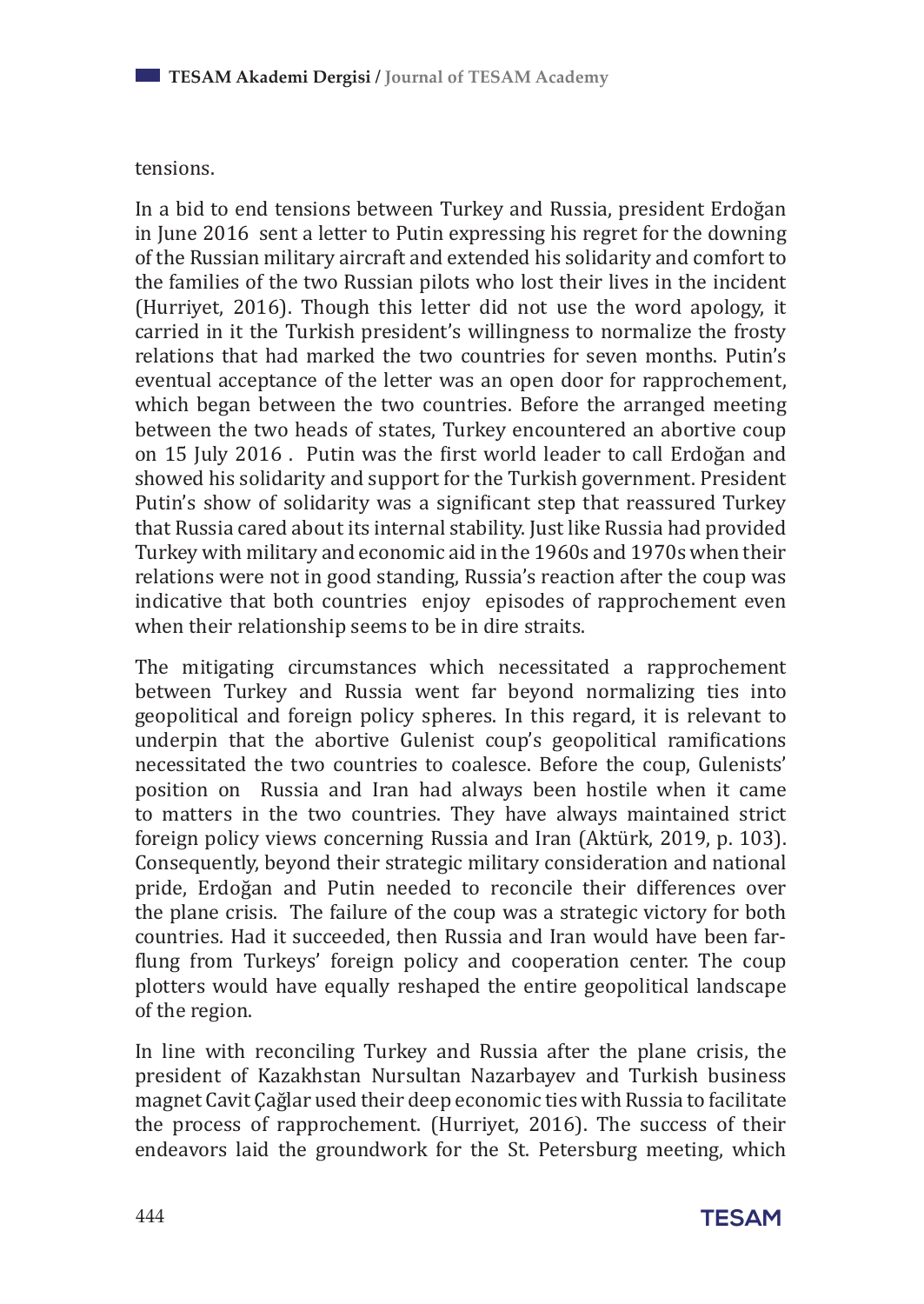followed. This meeting was the first time both presidents met to discuss the crisis and to find a solution. The Putin-Erdoğan summit also initiated a new regional rapprochement between the two countries regarding their divergent policies over the Syrian crisis. The meeting established a three-pillar mechanism based on enhanced consultations between their foreign ministries, intelligence agencies, and general staff units (Erşen, 2017b, pp. 5–10). Apart from strengthening communication to prevent the emergence of another military confrontation between Turkish and Russian forces in Syria, a meeting took place in Russia on 11 August 2016. This meeting aimed to develop a much more extensive political and military dialogue between Ankara and Moscow.

In response to threats hovering around its borders, Turkey had made it known on 24 August 2016 that it was willing to engage its existing self-defense rights enshrined in the United Nations Charter Article 51. Turkey's launch of Operation Euphrates Shield to Northern Syria was a vital step towards maintaining its security and keeping threats off its territorial boundaries (Jagar, 2016, pp. 1–10). In line with this, Turkey launched the operation to target ISIS and cripple the Kurdistan Workers Party, the Democratic Union Party (PYD), and the Peoples Protection Units (YPG). The successful recovery of Jarbulus and Dabiq was made possible by a collaboration between Turkish and Russian forces. However, the Russians later criticized Turkey's presence and its military operations in northern Syria. Russia's criticism of Turkey's military presence resulted from the fact that Turkey's military operation in the zone was not backed by the UNSC nor by Bashar Al Assad's regime. What underlined Russia's concern was the fear that such a process could extend into thwarting the operation of Assad's forces. Putin later on retracted from this position and turned to maintain support for Operation Euphrates Shield, based on the conviction that Turkey's stability was on the balance due to Syria's security threats.

Furthermore, Putin's visit to Turkey in October 2016 was significant. The two governments signed the agreement to construct the TurkStream natural gas pipeline, which will serve as a channel to transport substantial Russian natural gas to Europe through Turkey. In line with protecting its air defense system against external threats, Turkey engaged military arrangements with Russia and purchased the Russian S-400 long-range missile defense system. Turkey's purchase of the S-400 met with mixed feelings from the United States and its NATO partners.

Moreover, shooting of the Russian Ambassador in Ankara was another

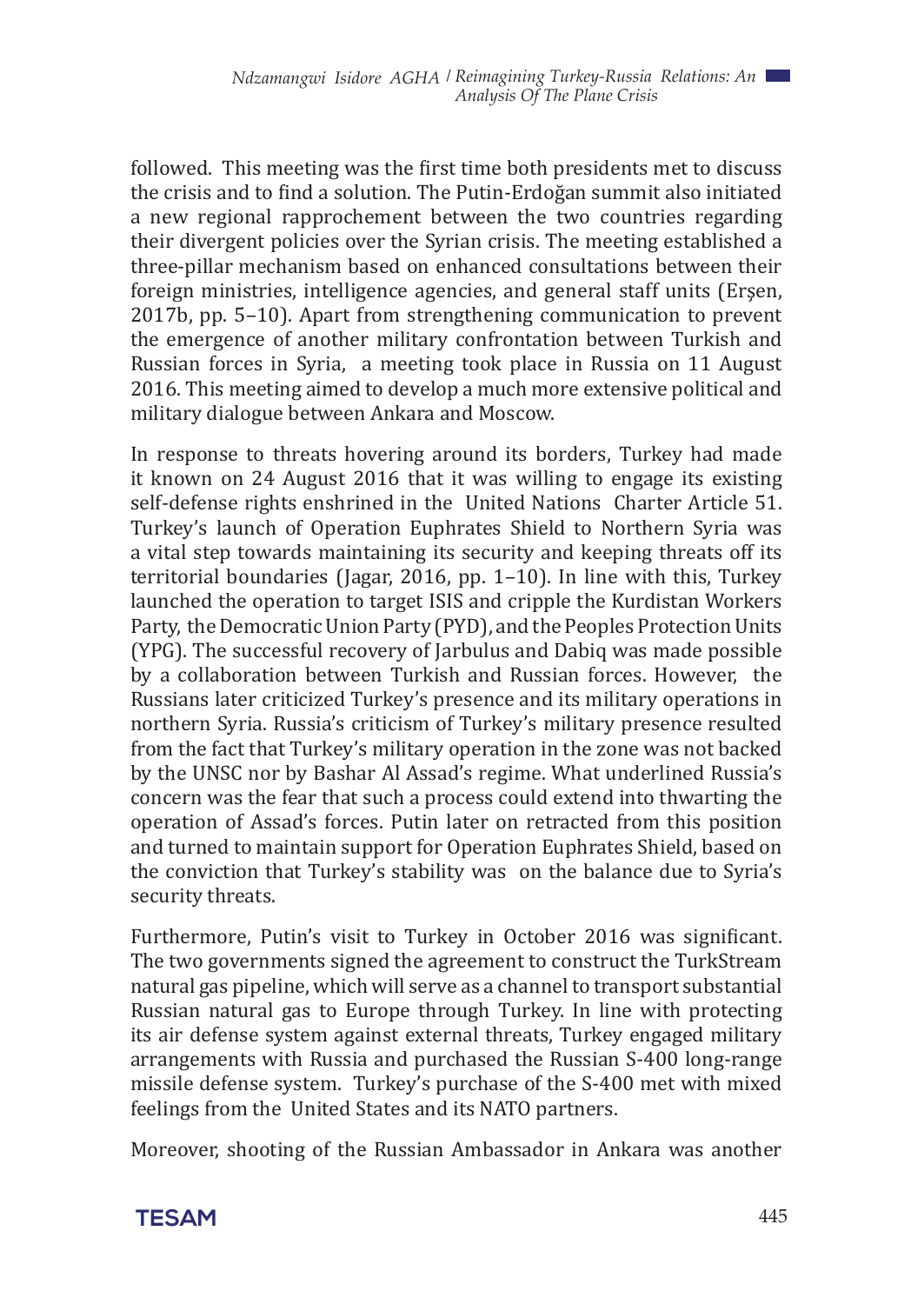high point in the Turkey-Russia relations that many feared was going to escalate tensions between both countries. Contrary to widespread speculation, the two countries resorted to addressing the issue through diplomatic means. The assassination of Ambassador Andrei Karlov on 19 December 2016 sent shock waves throughout the international community as expectations were high that the renewed relations between the plane crisis rivals were going to shrink. The assassin who shot the Ambassador was a police officer Mevlüt Mert Altintas. The killer's motive was to destroy the rapprochement, which was already ongoing between Turkey and Russia, and cause a further breakdown in their relations. President Putin reacting to the incident indicated that it was unfortunate but would not affect his country and Turkey's reconciliation process. On its part, the Turkish government praised the excellent sense of judgment of the Kremlin leader. Though the assassin got shot on the spot, Turkey reassured Moscow that it was engaged in investigations to uncover the other masterminds behind the Ambassador's assassination. Turkey's prosecutors have linked the assassin to the FETO terror group, which staged a coup d'etat in Turkey on 15 July 2016. On 9 March 2021, a court in Ankara, hearing the matter handed prison sentence to eight people found guilty of participating in the crime.

In line with the spirit of rapprochement, Turkey and Russian continuously took steps to sink their differences and forged new cooperation ties that could benefit them. On 20 December 2016, the Moscow Declaration witnessed a strategic turning point in Turkey- Russian relations. Russia, Turkey, and Iran officials met in Moscow to find solutions to the Syrian crisis. The meeting resulted in an eight-point statement which called for and laid down guidelines for a ceasefire in Syria. These three countries equally pledged to act as guarantors to safeguard Syria's territorial integrity and pursue strategies to end the civil war (Therme, 2018, pp. 27–39). Iran and Russia have never shied away from showing their unwavering support for the Assad regime. The outcome of the Moscow Declaration was a strategic move by the two countries to stabilize Syria. Turkey's participation in the Declaration signaled its willingness to reconcile its geopolitical rivalry over Syria with Russia. However, Turkey's internal challenges, border security issues, and the issues surrounding its involvement in the Syrian crisis make it unclear whether Turkey will continue to seek Assad's removal from power. Before the plane crisis, Turkey's position on Syria was in favor of Assad leaving office. Whatever the case, the Moscow Declaration did bring Russia and Turkey closer. During the Sochi summit of 3 May 2017, both presidents met to deliberate on the tariffs, energy, and weapon sanctions. During this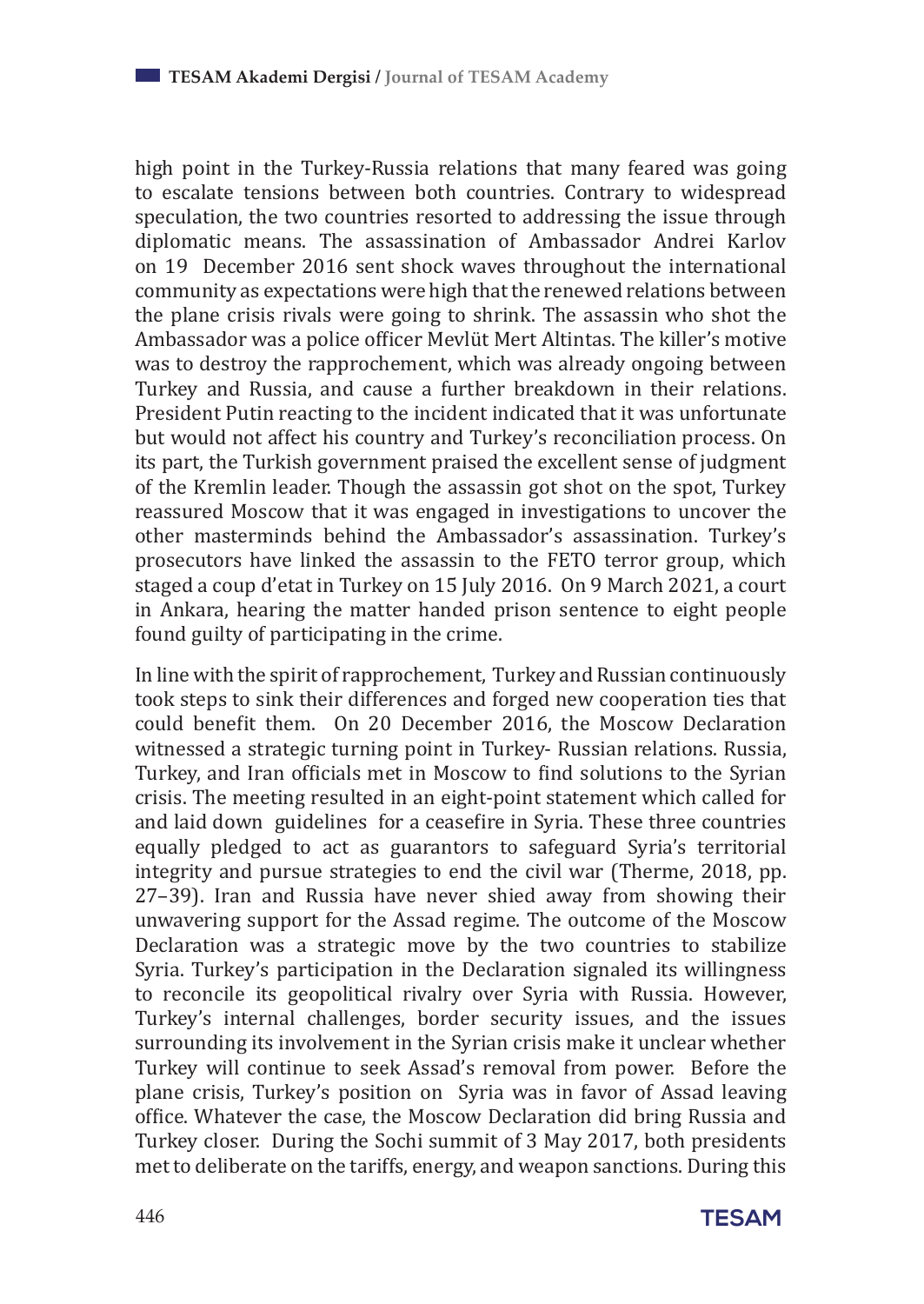meeting, the Russian side was categorical: it would lift sanctions on other products except for tomatoes. Despite signing an agreement in Istanbul on 22 May 2017, to lift trade sanctions and improve bilateral relations, Russia continued to maintain its position that limited travel sanctions will continue on Turkey while remaining unchanged in its stands on the tomatoes issue(Hurriyet, 2017).

#### *The Astana Peace Process*.

The UN Security Council Resolution 2254 promulgated a call for ceasefire and cessation of hostilities in the Syrian conflict. However, both the Syrian government and the armed opposition's failure to respect the terms of the truce further aggravated the conflict. The failure of 2254 meant the collapse of the western-style approach to resolve the conflict in Syria. Consequently, Russia came in to fill the gap and, by so doing, invited Turkey and Iran. The coming together of the above countries led to the Astana Peace Process, which began in Astana-Kazakhstan on 23-24 May 2017. Though the peace process aimed to resolve the conflict in Syria, it equally marked an essential step towards the consolidation of Turkey-Russia-Iran relations. By championing this peace process, these three countries became the guarantors of the negotiations and ceasefires, which emerged due to the process. Apart from Turkey, Russia, and Iran, the Syrian government and other armed groups in Syria were in attendance during the initial peace talks. The Astana process marked the first time that the Syrian regime sat alongside the rebel opposition movements to negotiate peace for Syria.

On the other hand, it brought together Russia and Iran, supporting the Assad regime, and Turkey, which backs the moderate opposition fighters. It is crucial to note that though Russia and Turkey had not fully resolved the fallouts of the plane crisis, they could still converge to seek solutions for the Syrian crisis. From 2017-2019, the Astana peace process witnessed more than a dozen rounds of negotiations. The process continued to remain difficult because ceasefires and de-escalation agreements have hardly been adhered to by the belligerents in the conflict. Despite the limited success of the peace process, it provided Turkey and Russia a platform to strengthen their cooperation. The role of these regional powers in the Astana process has projected the image of Turkey, Russia, and Iran as powerful regional actors who can solve issues within their neighborhood without necessarily relying on the West.

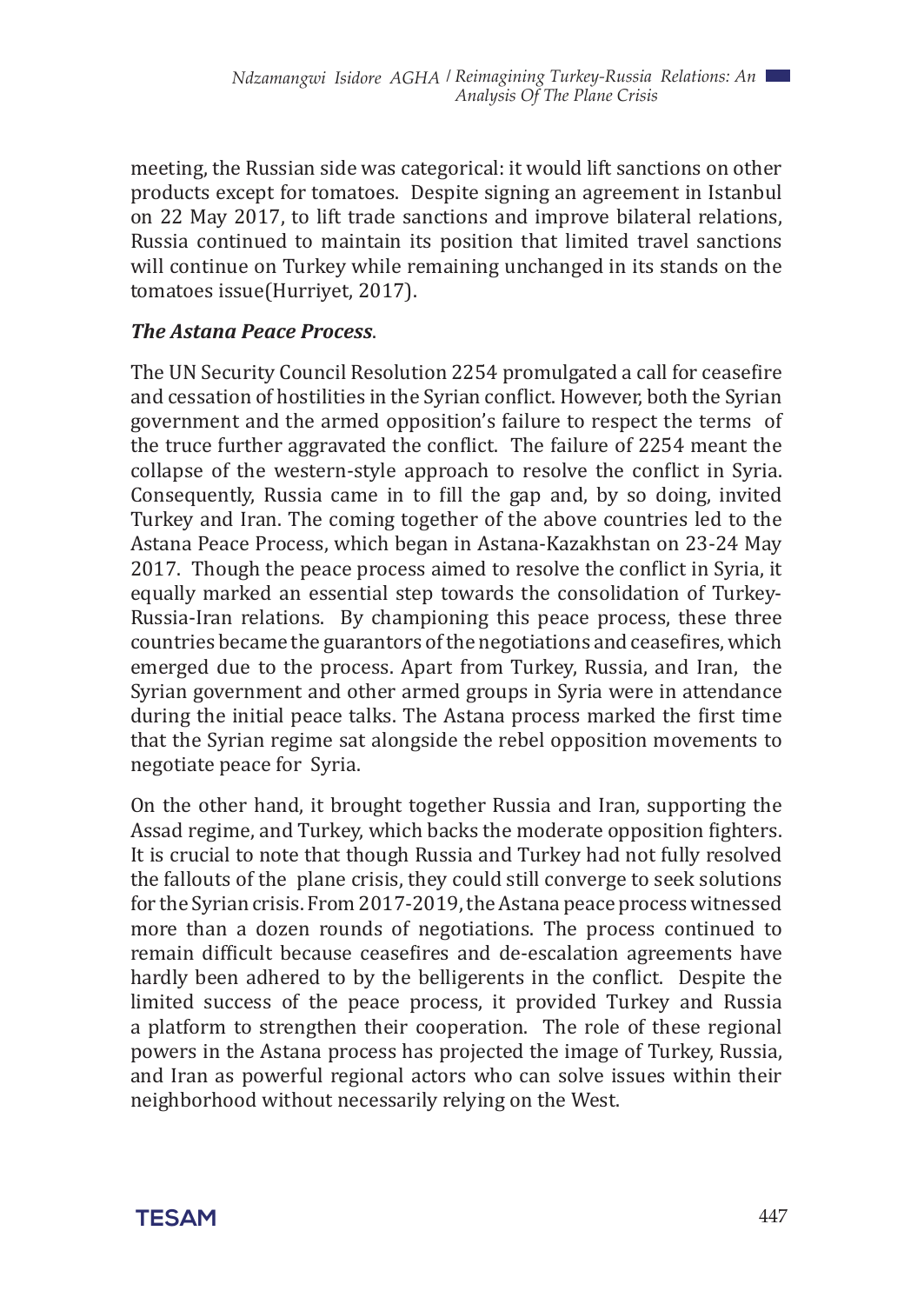#### *Pandemic Era and its Influence on Turkey-Russia Relations*

The outbreak of the novel coronavirus (Covid-19) came as a shock to many states worldwide. The pandemic's destabilizing effects affected the political, economic, trade, and strategic relations of states. After the World Health Organisation declared the virus to be a global pandemic, states went into lockdown, shut their borders, and restricted their citizens' travel and movement. Turkey and Russia followed the above trend and locked down their borders as a primary measure for curbing the virus from spreading. The travel restrictions imposed had adverse effects on both countries' trade, economy, and tourism sectors.

The plane crisis caused considerable strain on the Turkey-Russia relations, but as both countries made attempts towards reconciling their differences, Turkey's tourism sector picked up once again. The increase in tourism figures was because Turkey is a touristic destination preferred by a majority of Russians. Russian tourists rank first among all other tourists who came into Turkey yearly. During the crisis in 2016, Russian tourists who came into Turkey were about 866.000. With the normalization of relations in 2017, the number of Russian tourists who came to Turkey rose to 4.715.438 with a corresponding \$2.159.671 as tourism revenue increased from Russian tourists. In 2018, the number of Russian tourists was about 5.964.000, amounting to about \$3.484.000 (Uslu and Akay, 2019, pp. 63–66). Increased corporation and collaboration between both countries positively affected the image of each other. This increased cooperation paid off for Turkey as the number of Russian tourists increased to 6.7 million in 2019.

The outbreak of the coronavirus reversed the considerable tourism success which Turkey registered in the post-crisis years. The travel limitations caused by the pandemic led to a significant decrease in the number of Russian tourists who came to Turkey. The number of Russian tourists dropped from 6.7 million in 2019 to about \$2 million in 2020, indicating a 70.4% drop (Digest, 2020). The reduction in tourists was because Istanbul had the highest number of Covid-19 cases. Istanbul has always been a place where most Russian tourists like to spend most of their time. The virus scare caused many Russian tourists to resort to tourism within Russia. The relaxation of restrictions in the first quarter of 2021 saw an inflow of Russian tourists into Turkey, but the numbers are nothing compared to the pre-pandemic figures.

The production of vaccines is another significant area that demonstrated the improvement of Turkey and Russia's relations in the pandemic era.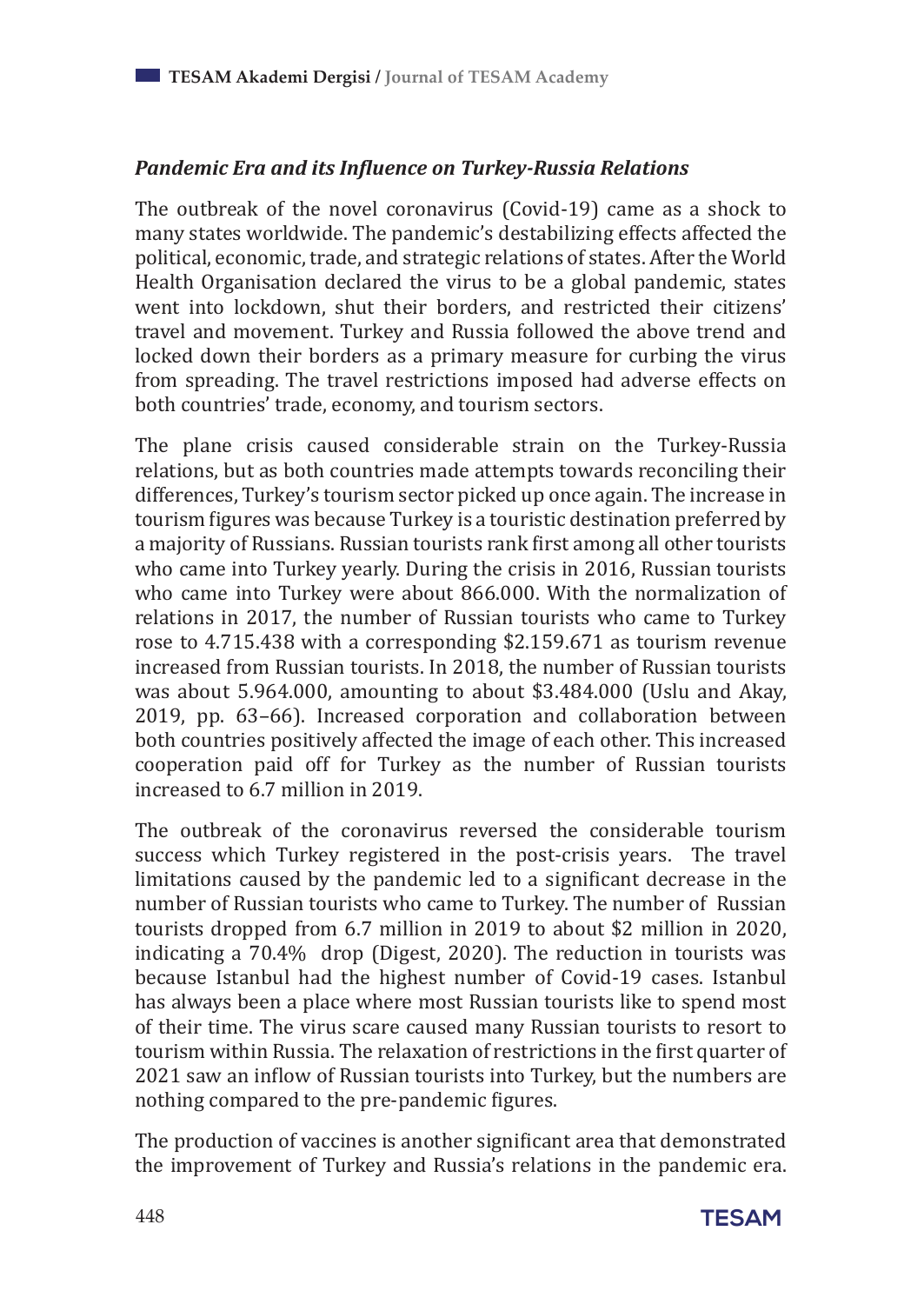On 16 August 2020 Russian Direct Investment Fund signed a contract with Turkey's VisCoran Ilac Sanayi. (Birinci, 2021) The deal aimed to harness both companies' expertise to produce Russia's Sputnik V vaccine in Turkey. The production of the Russian vaccine in Turkey is a channel through which Russia will transfer medical and technological skills to Turkey. According to the vaccine agreement, Turkey will be the first beneficiary, before exporting the rest of the vaccine to other parts of the world.

Furthermore, Turkey and Russia have, over the decades, collaborated as partners in the energy sector. Turkey has for a long time been the secondlargest importer of natural gas from Russia (Şimşek et al., 2017, pp. 2–6). Apart from Russia, Turkey has traditionally imported gas from Iran and Azerbaijan. On the other hand, Turkey's gas deal with Nigeria and Algeria has gradually taken its dependence off its traditional trading partners. Besides taking such measures to diversify its energy needs, the Turkish economy's challenging conditions and the pandemic's effects caused Turkey to significantly reduce the volume of its natural gas imports from Russia and Iran. During the first half of 2020, Turkish imports of natural gas from Russia decreased by 41%.

Meanwhile, at the onset of the plane crisis in 2016, Russian gas constituted 50% of all Turkey's gas imports. However, from 2016 to 2020, Turkey's gas imports from Russia reduced by 14% (Mammadov, 2020). This decrease in the volume of gas imports from Russia is premised on Turkey's ambition to diversify its energy needs away from its traditional suppliers like Russia. In the heat of the plane crisis, Russia placed sanctions on Turkey. Still, it left the steady flow of gas to Turkey because it was financially beneficial for Russia to do so, not because it cared much about Turkey. Though relations between both countries have since normalized after the plane crisis, there is little guarantee that Russia will not revert to placing stricter sanctions on Turkey in the future should such an event as the plane crisis repeat itself.

In reducing the number of its gas imports from Russia, Turkey relied on other alternative sources like the United States, Algeria, and Nigeria, from where it imported liquified natural gas. The diversification of Turkey's energy needs is relevant for achieving its goal to be energy sufficient by 2023. It goes then without saying that Turkey's decision caused economic losses to Russia, with whom it had for over four decades traded. The reduced energy dependence on Russia equally means that the latter can no longer enjoy the leverage it had over Turkey. Consequently, this

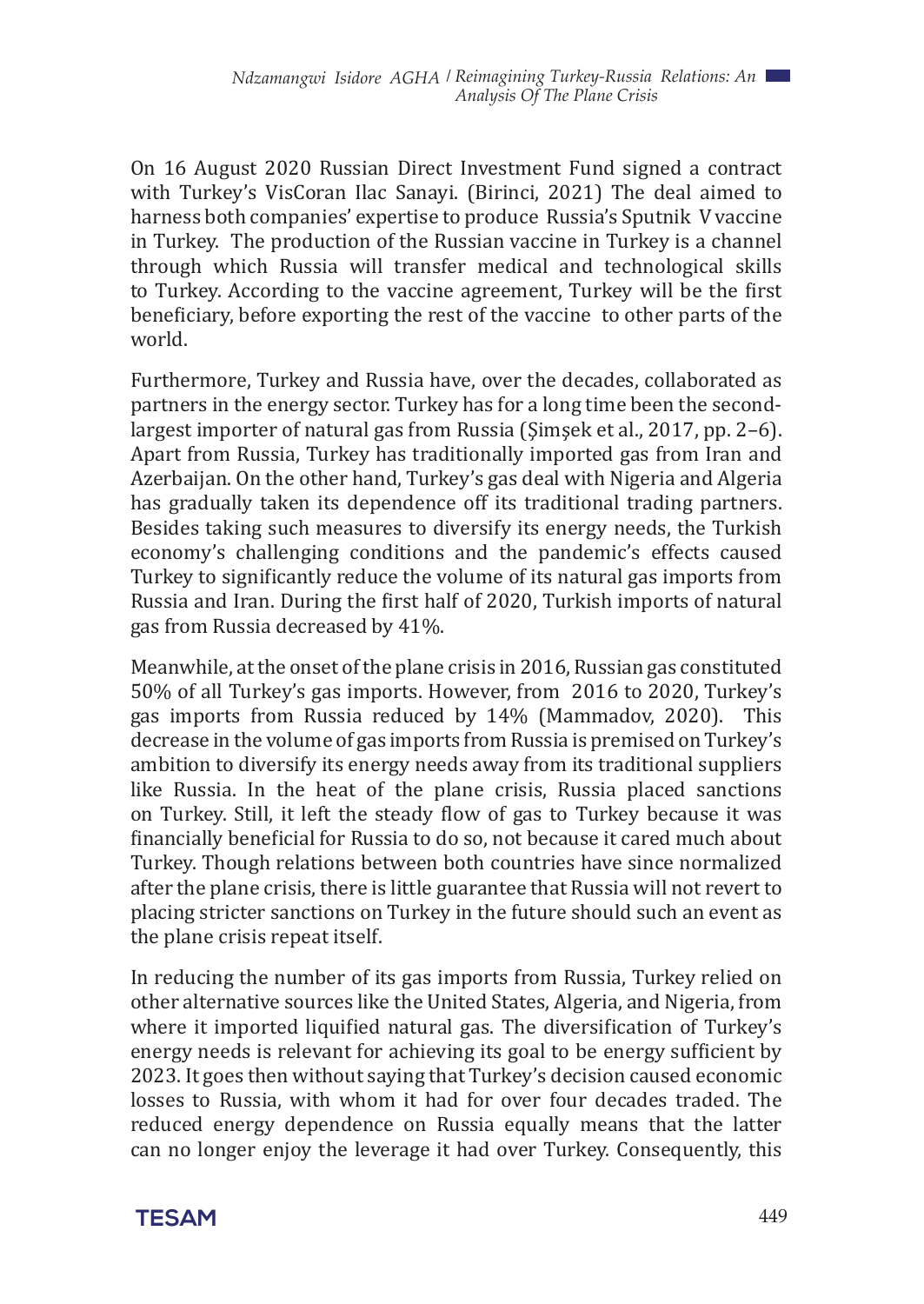puts Turkey in a steady place where it can challenge Russia's threats and interests without fear of retaliatory measures that may arise from Moscow.

#### *Nagorno-Karabakh Crisis*

Furthermore, the reescalation of hostilities over Nagorno- Karabakh compelled Turkey and Russia to enter once more into competition and cooperation in 2020. The reescalation of the Nagorno- Karabakh dispute occurred when both countries were grappling with controlling the pandemic within their respective territories. The dispute over Nagorno-Karabakh is an age-old territorial conflict between Azerbaijan and Armenia. The two countries each claimed to be the rightful owner of the region of Nagorno-Karabakh. The disputed area had remained under Armenian control from 1994. However, by the standards of international law, the region rightfully belonged to Azerbaijan.

While Turkey supported Azerbaijan because of the linguistic, economic, and religious connection, it shares with the latter, Russia, on the other hand, backed Armenia (Isachenko, 2020, pp. 1–4). Though there were combat exchanges between the Armenian and Azeri forces, Turkey and Russia never fully engaged in the fighting. It is worth noting that Turkey and Russia have strategic partnerships and military agreements with their ally in the dispute. Turkey remotely backed the Azeris by providing them with sophisticated military drones and high-capacity defense equipment. The Nagorno-Karabakh conflict had remained frozen since 1994 when the parties reached a ceasefire agreement. The reescalation of the war in September 2020 had dire consequences for the military and population of both Armenia and Azerbaijan. The eruption of renewed fighting triggered the displacement of ordinary citizens who were already struggling to cope with the devasting effects of the Covid-19 pandemic.

In a bid to end hostilities, the Minsk Group made up of France, the United States, and Russia called for a ceasefire. Unfortunately, neither the Azeris nor the Armenian military respected the armistice (Abilov, 2018, pp. 143– 153). The failure of the truce called by the Minsk group allowed Putin to demonstrate Russia's strength as a regional power broker. Russian President Putin summoned the presidents of Armenia and Azerbaijan to negotiate a ceasefire and broker peace. In negotiating peace for Nagorno-Karabakh, Putin consistently recognized that President Erdoğan was a vital facilitator in the peace process. The collaboration between Russia and Turkey enhanced the peace process. As a result of Putin and Erdoğan's collaboration, Azerbaijan and Armenia signed a peace deal on 9 November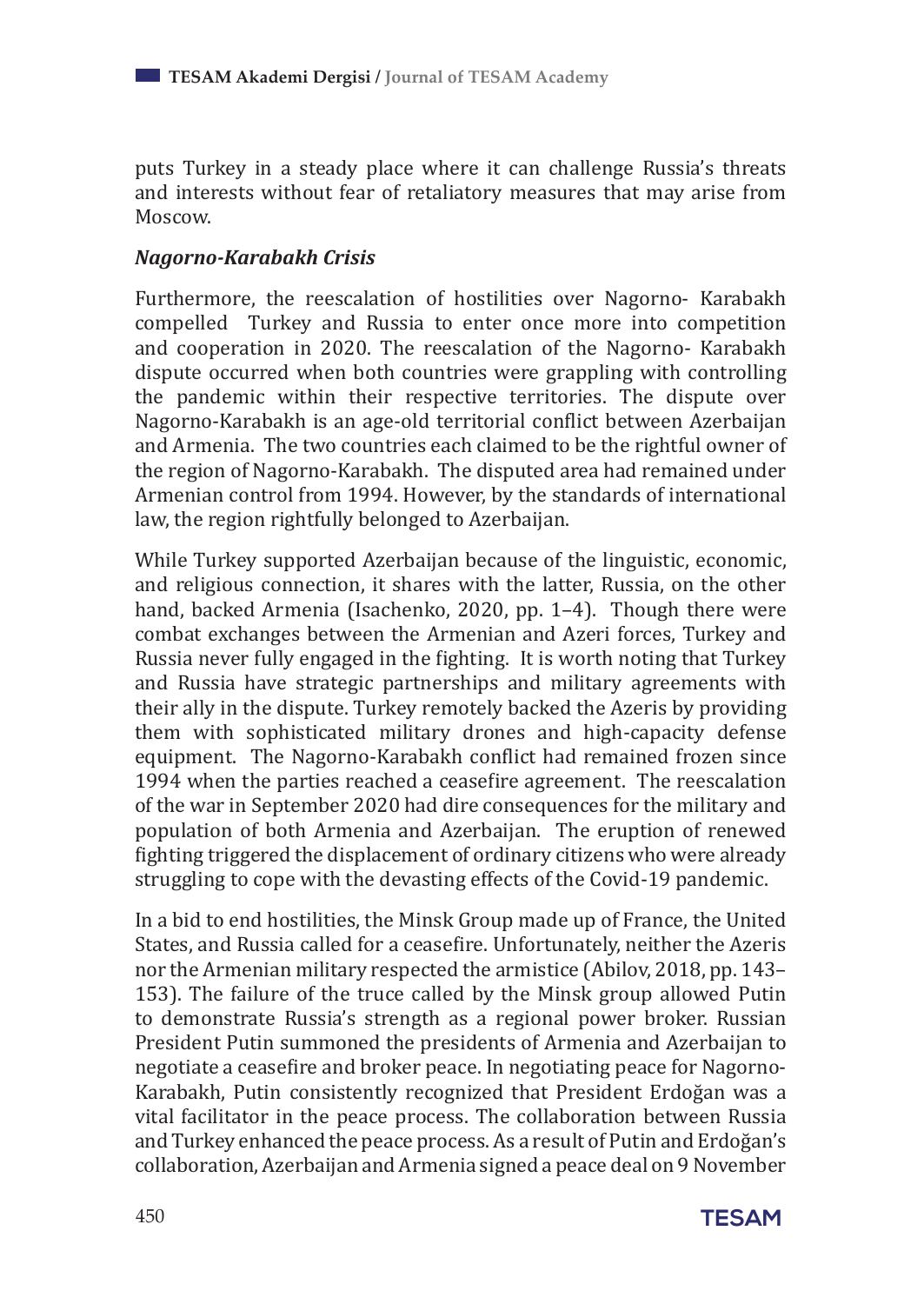2020 (ICG, 2020, pp. 1–5), putting an end to the six weeks war which had ravaged parts of both countries and left their people fleeing for safety.

Within the framework of the peace deal, Armenia and Azerbaijan agreed to the ceasefire. Armenia equally agreed to recognize the jurisdiction of Azerbaijan over Nagorno-Karabakh. The signing of the peace deal led to the Armenian military's withdrawal from the territory (ICG, 2020, pp. 1–5). The success of the peace deal spearheaded by Putin with the facilitation of Erdoğan was a landmark victory for the conflict which had lasted for decades. The noninvolvement of the United States or any other European state in the peace process is a testament to Putin's anti-western agenda and his ambition to keep the West away from meddling in issues around its neighborhood. Just like Russia, Turkey and Iran had convened in Astana in 2017 to negotiate peace for the Syrian conflict, the November 2020 Nagorno-Karabakh peace deal reflected its front liners' ambition to handle their regional affairs devoid of Western interference. The peace deal over Nagorno-Karabakh demonstrated Russia's position as a regional hegemon capable of managing the affairs of its neighborhood. On the other hand, the Azeri victory in the deal boosted Turkey's image as a strategic regional power and friend in need of the Azeris. The peace deal equally increased the political capital of President Erdoğan in Turkey, as Turks celebrated the victory and hailed the president for his support to Azerbaijan.

Russia and Turkey may have succeeded in collaborating to resolve the dispute over Nagorno-Karabakh. This collaboration does not automatically translate into the end of differences in their view over other issues. In light of the above, Turkey does not agree with Russia over the annexation of Crimea by Russia in 2014. Turkey maintains strong ties with the Crimean Tatars and thus sees Russia's annexation of Crimea as illegal and unacceptable. Nevertheless, Turkey's disagreement over Russia's annexation of Crimea has not gone beyond mere condemnation. Despite being a member of the North Atlantic Treaty Alliance and an EU aspirant, Turkey has continued to remain indifferent to sanctions against Russia.

#### **Conclusion**

The relationship between Turkey and Russia has always been characterized by conflict, cooperation, and competition. Relations between the two countries have followed this pattern since the Ottoman and the Russian Tsarist Empires' eras. While it is true that Russia has assisted Turkey at various points in history, it is equally suitable to say Turkey has

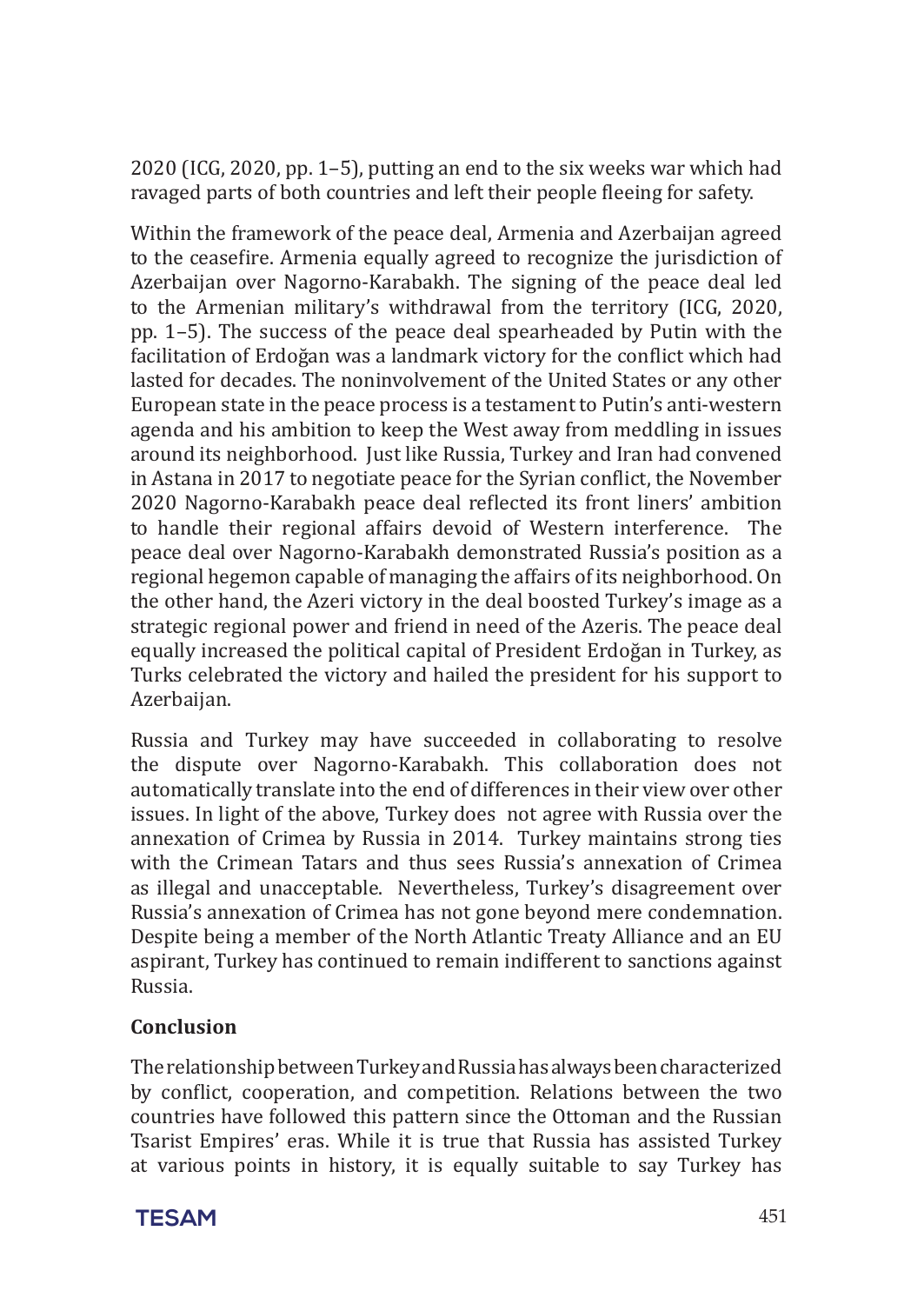collaborated with Russia from time to time reasonably well. However, at the bottom of Turkey- Russian relations lies a deep-seated geopolitical rivalry. The plane crisis that rocked their relationship emerged out of their geopolitical differences over Syria. The Russian sanctions that followed the shooting of its military jet, which violated Turkish airspace, indicated the extent to which Russia could exploit its economic and trade comparative advantage over Turkey. For seven months following the sanctions, Turkey's economy stagnated as exports to Russia remained under the Russian embargo.

In a bid to resolve the issue, President Erdoğan took an intelligent step in June 2016 to mend relations with Russia through a letter he sent to Putin expressing regret for the unfortunate downing of the plane. This move opened the St. Petersburg Summit, where the two leaders finally met to iron out issues in their damaged relations and sort out ways of amending them. Thus, this summit laid the groundwork for reconciliation between the two countries, leading to enhanced cooperation to seek a ceasefire on the Syrian crisis. The Moscow Declaration and Astana process proved to be significant steps towards solidifying relations between Ankara and Moscow. Consequently, it will be in Turkey's best interests to seek alternative larger markets for its agricultural exports. Securing sources of energy other than that which come from Russia will enable Turkey to shield itself from future Russian sanctions while asserting itself to play a broader role in shaping geostrategic and geopolitical developments within the Middle East. Turkey's reliance on alternative sources of energy will make it less vulnerable to Russia. Indeed, Russia did not cut its oil and energy supply to Turkey during the plane crisis. However, the economic sanctions which Russia placed on Turkey must serve as an eye-opener for the latter to rethink, redefine and diversify its economic and trade relations with Russia.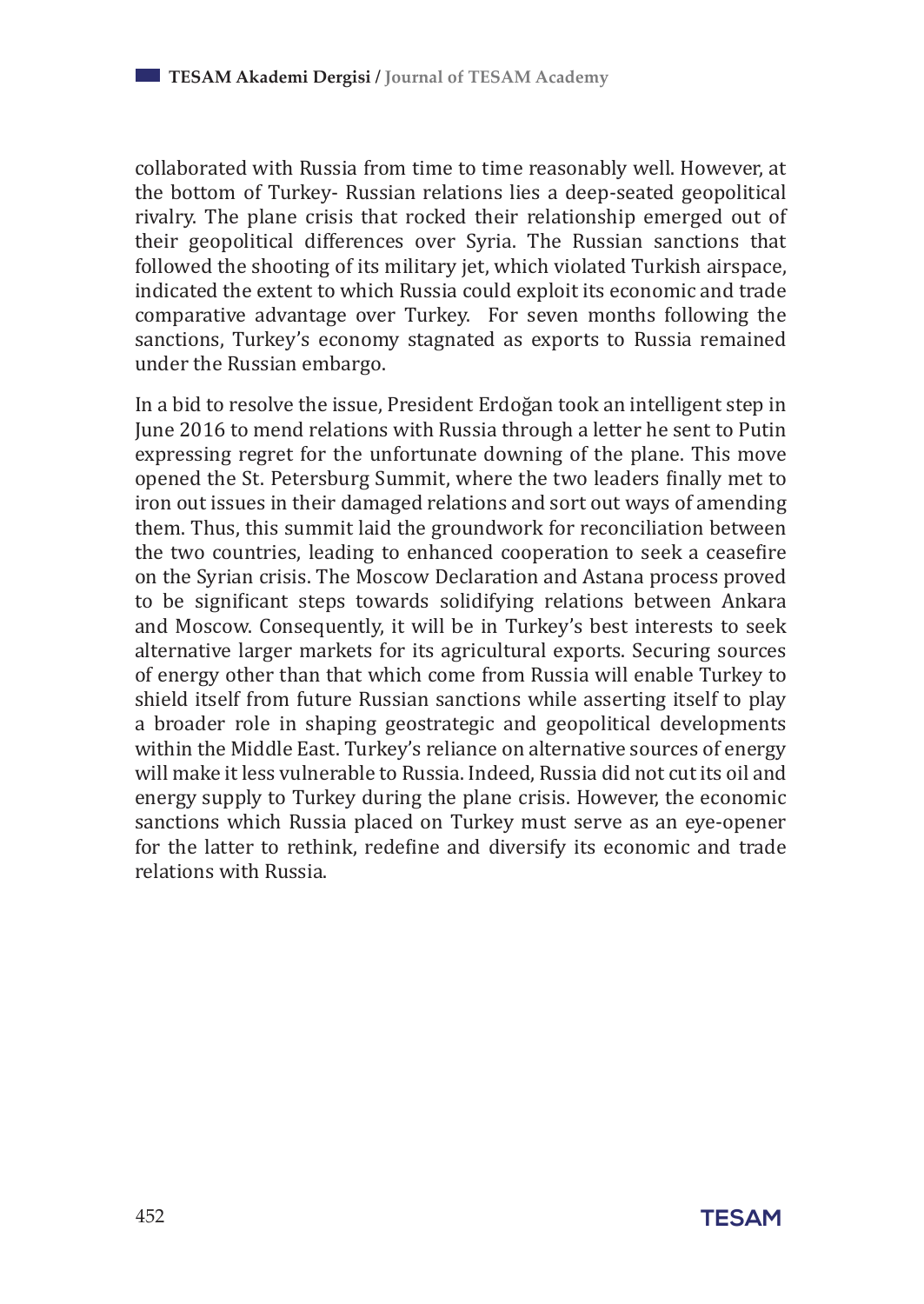#### **References**

Abilov, S. (2018). Osce minsk group: Proposals and failure, the view from Azerbaijan. *Insight Turkey*, *20*(1), 143–163. https://doi. org/10.25253/99.2018201.09

Aktürk, Ş. (2019). Relations between Russia and Turkey before, during, and after the failed coup of 2016. *Insight Turkey*, *21*(4), 97–113. https:// doi.org/10.25253/99.2019214.06

Aljazeera. (2015, November 25). *Analysis: Downing of Russian get hardly a surprise*. http://www.aljazeera.com/news/2015/11/analysis-turkeydowning-russian-jet-151124163107795.html

Aviation. (2015). *Russian public's opinion of Turkey hits rock bottom after Su-24 incident*. https://www.ruaviation.com/news/2015/12/4/4183/

Aviationist. (2013, June 13). *Finland's airspace violated by Russian bombers*. https://theaviationist.com/2013/06/13/finland-tu-22/

Balcer, A. (2015). *Between appeasement and rivalry: Turkey and Russia and their neighborhoods*. https://www.files.ethz.ch/isn/190999/gte\_c\_22.pdf

Bayram, S. E. and S. (2018). Turkish foreign and economic policy between 1950 and 1975. *Journal of International Social Research*, *11*(61), 264–272. https://doi.org/10.17719/jisr.2018.2917

BBC. (2015). *Turkey's downing of Russian warplane: What we know',*. http://www.bbc.com/news/world-middle-east-34912581

Bilgin, P. (2007). Only strong states can survive in Turkey's geography: The uses of geopolitical truths in Turkey. *Political Geography*, *27*(7), 740– 756.

Birinci, M. (2021). *Firm signs deal to produce Sputnik V vaccine in Turkey*. Anadolu Agency. https://www.aa.com.tr/en/world/firm-signs-deal-toproduce-sputnik-v-vaccine-in-turkey/2122770

Çelikpala, E. B. and M. (2020). Turkey and Russia: Historical patterns and contemporary trends in bilateral relations. *The Oxford Handbook of Turkish Politics*, *July*, 1–20. https://doi.org/10.1093/ oxfordhb/9780190064891.013.12

Çelikpala, M. (2019). Viewing present as history : The state and future of Turkey-Russia relations. *Centre for Economics and Foreign Policy Studies*,

**TESAM** 453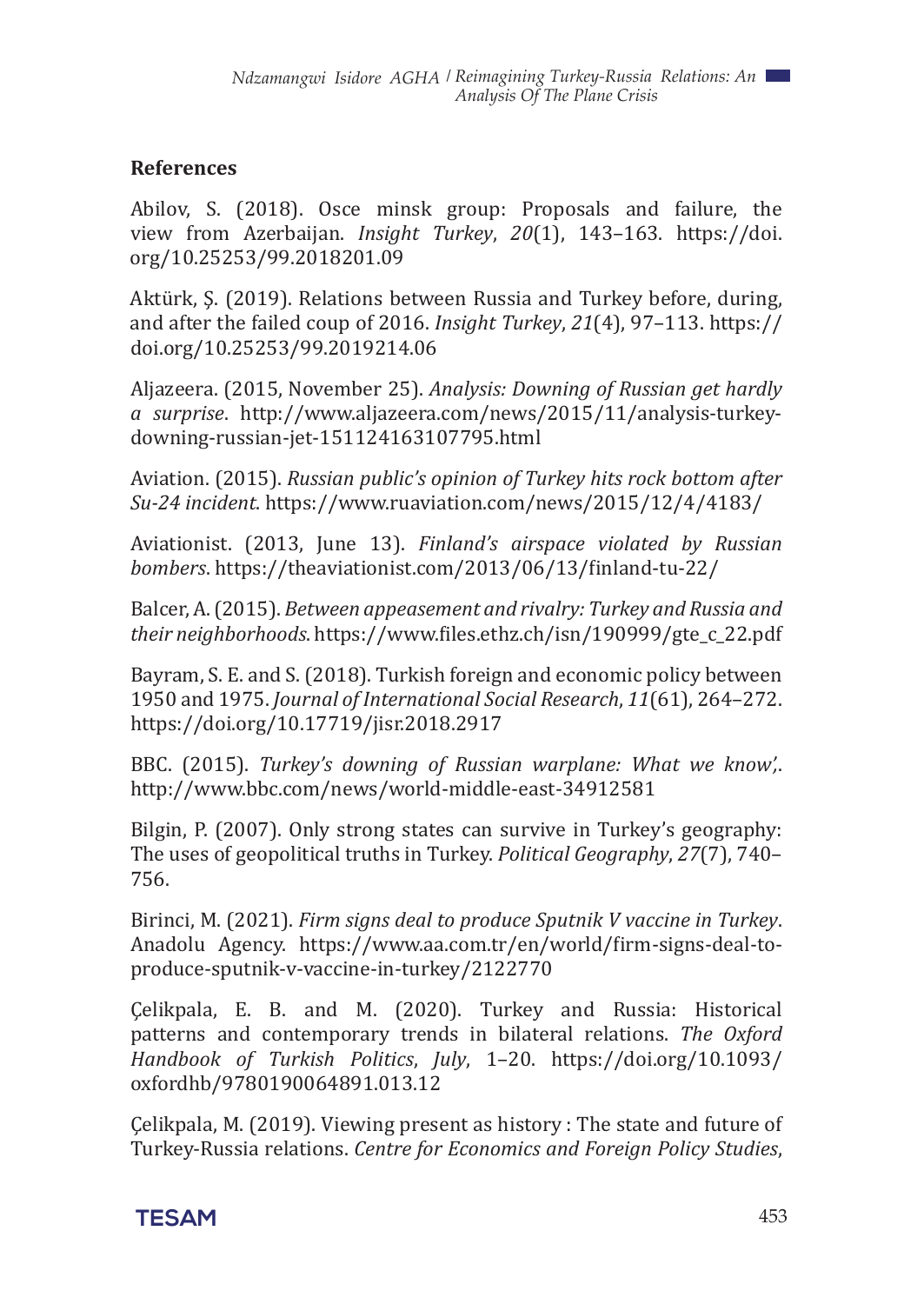*6*(April).

Demir, S. (2016). *Turkey's foreign policy and security perspectives in the 21st century*. Brown Walker Press.

Denise, M. B. (2008). *Proclaiming the truman doctrine: The cold war call to arms*. A&M University Press.

Digest, R. T. (2020). *Turkey lost almost 5 million Russian tourists for 11 months of 2020*. https://russtd.com/turkey-lost-almost-5-millionrussian-tourists-for-11-months-of-2020.html

Ellyat, H. (2015). *Russian and Turkish ministers to meet over downed jet*. http://www.cnbc.com/2015/11/25/turkey-shot-down-russian-jet-insyrian-airspace-source.html

Erşen, E. (2017a). Evaluating the fighter jet crisis in Turkish-Russian relations. *Insight Turkey*, *19*(4), 85–193. https://doi. org/10.25253/99.2017194.06

Erşen, E. (2017b). The Turkish Russian dialogue in Syria: Prospects and challenges. *AL SHARQ FORUM*, 5–10.

Fuelling, C. (2017). To the brink : Turkish and Cuban missiles during the height of the Cold War. *International Social Science Review*, *93*(1).

Gotkowska, J. (2013). *Sweden's reaction to a simulated Russian attack'*. https://www.osw.waw.pl/en/publikacje/analyses/2013-04-24/ swedens-reaction-to-a-simulated-russian-attack,

Guardian. (2015a, November 24). *Is Putin right to label Turkey accomplices of terrorists?* https://www.theguardian.com/world/2015/nov/24/ vladimir-putin-turkey-isis-terrorists-warplane-analysis

Guardian. (2015b, November 24). *Putin condemns Turkey after the Russian warplane downed near the Syria border.* The Guardian. https:// www.theguardian.com/world/2015/nov/24/turkey-shoots-down-jetnear-border-with-syria

Guardian. (2016, March 14). *Russia's military action in Syria-timeline*. https://www.theguardian.com/world/2016/mar/14/russias-militaryaction-in-syria-timeline

HAARETZ. (2015). *Russia levels economic sanctions against Turkey following down war plane*. http://www.haaretz.com/world-news/1.688881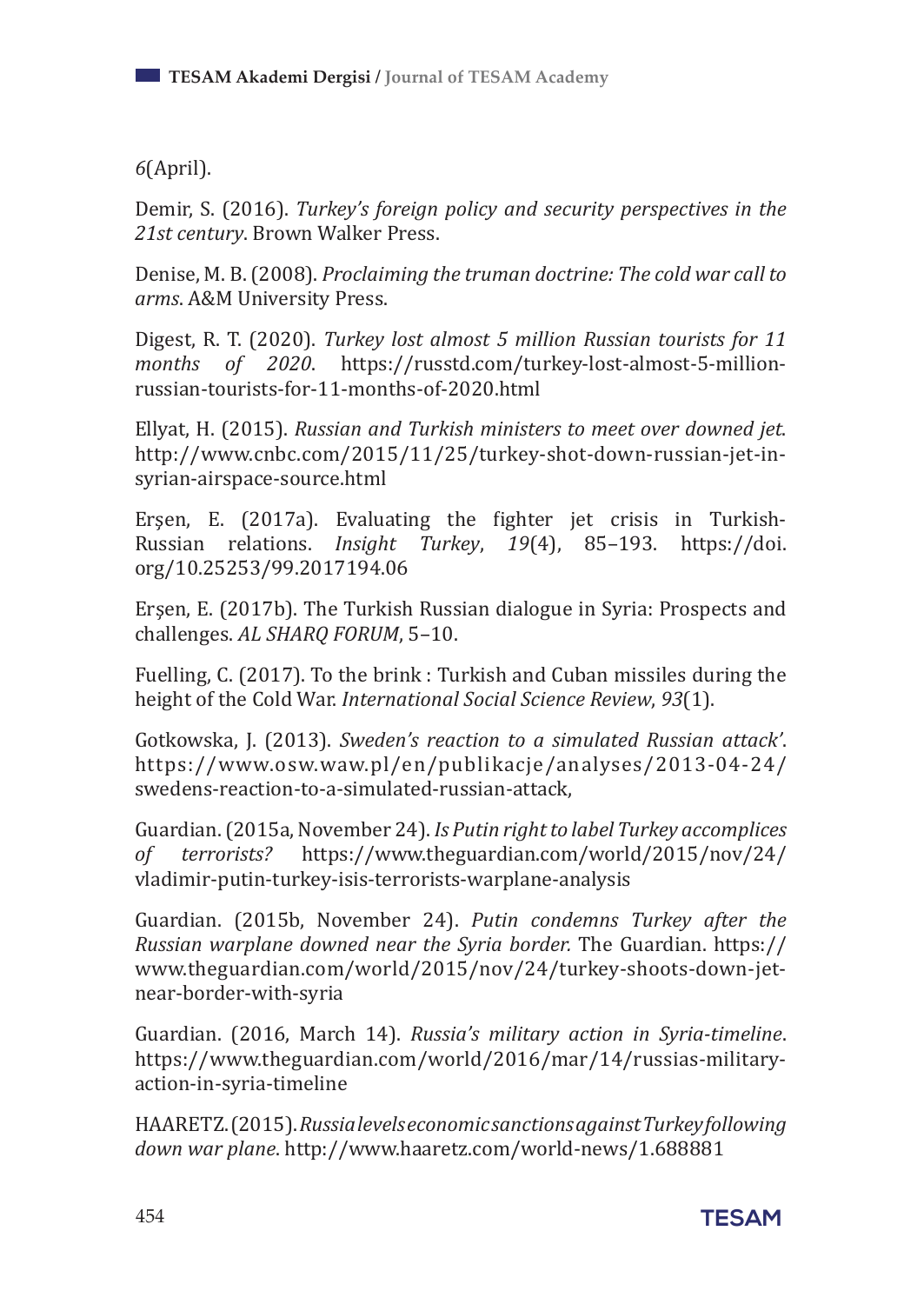Haddad, B. (2015). *Disrupting the chessboard: Perspectives of Russian intervention in Syria*.

Hazar, N. (2009). The Future of Turkish- Russin Relations: A Strategic Prespective. *Turkish Policy Quaterly*, *8*(1), 77–87.

Hurriyet. (2015a). *Russia's Lavrov cancels Turkish trip after jet downing'*. https://www.hurriyetdailynews.com/russias-lavrov-cancels-turkeytrip-after-jet-downing-91604

Hurriyet. (2015b, December 7). *Turkish economy risk losing 9 billion dollars over russia crisis*. https://www.hurriyetdailynews.com/turkisheconomy-risks-losing-9-billion-over-russia-crisis-deputy-pm-92187

Hurriyet. (2016). *Story of secret diplomacy that ended the Russia-Turkey jet crisis*. https://www.hurriyetdailynews.com/opinion/murat-yetkin/ story-of-secret-diplomacy-that-ended-russia-turkey-jet-crisis-102629

Hurriyet. (2017, May 22). *Turkey Russia sign deal to remove trade barriers*. https://www.hurriyetdailynews.com/turkey-russia-sign-deal-toremove-trade-barriers-113402

Hürriyet. (2015, November 28). *Turkey "saddened" about Russian jet's downing*. https://www.hurriyetdailynews.com/turkey-saddened-aboutrussian-jets-downing-erdogan-says-91807

ICG. (2020). *Getting from ceasefire to peace in Nagorno-Karabakh*. https://reliefweb.int/sites/reliefweb.int/files/ resources/Getting from Ceasefire to Peace in Nagorno-Karabakh \_ Crisis Group.pdf

Isachenko, D. (2020). Turkey–Russia partnership in the war over Nagorno-Karabakh: Militarized peacebuilding with implicaitons for conflict transformation. *The Centre for Applied Turkey Studies*, *53*, 1–4.

Jagar, J. (2016). *Turkey's operation euphrates shield: An exemplar of joint combined arms maneuver*. Small Wars Journal. https://smallwarsjournal. com/jrnl/recent

Jovanovic, M. (2020). Moscow-Ankara-Tehran: A Tripartitite tactical alliance in the Syrian crisis. *Central Asia and the Caucasus*, *21*(1), 563– 563. https://doi.org/10.4337/9781785368998.00040

Kakışım, C. (2019). Racism in Russia and its effects on the caucasian. *Turkish Journal of TESAM Academy*, *6*(1), 97–121.

## **TESAM** 455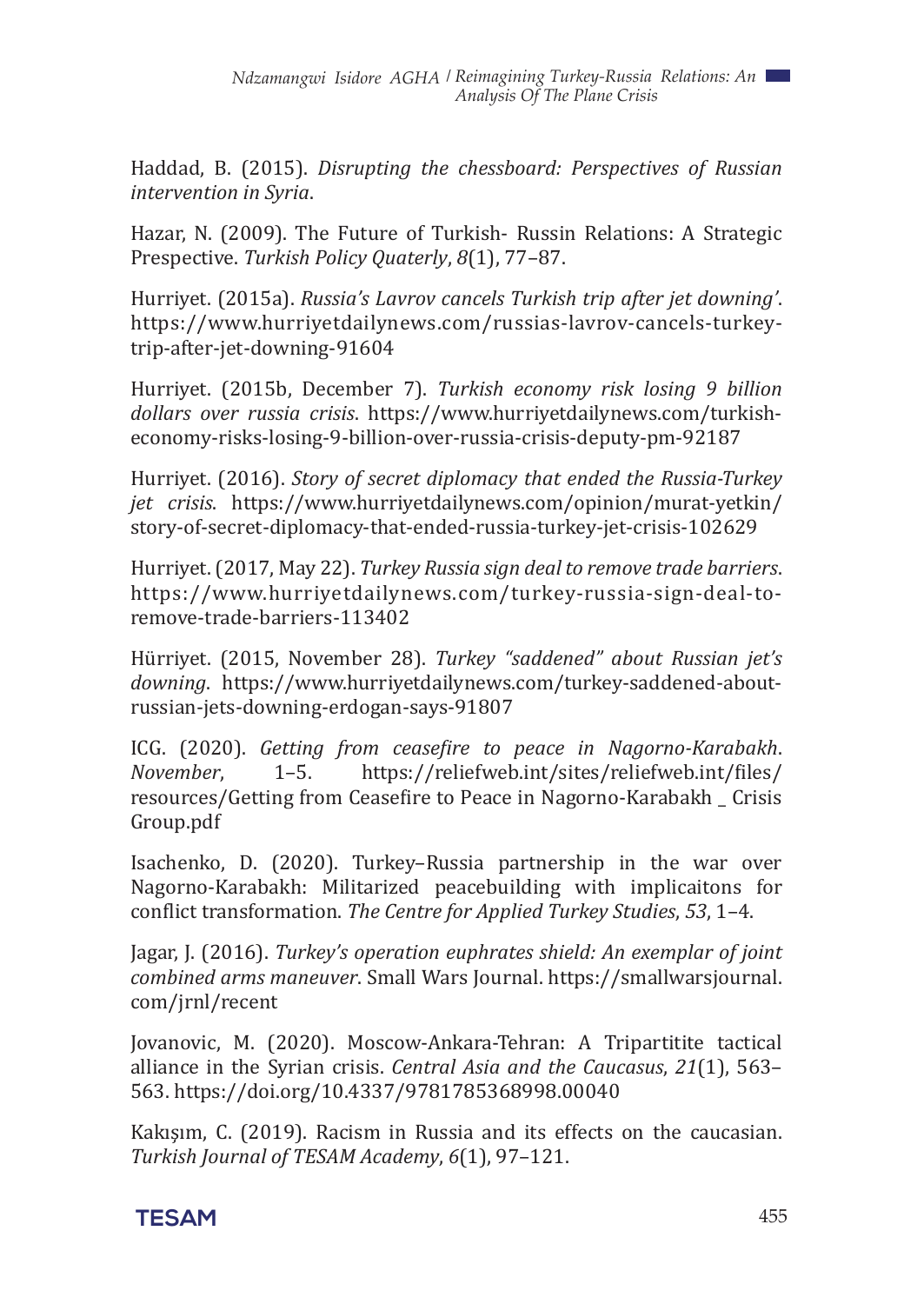Köni, H. (2015). Jeopolitik oyunlar: Ermenistan, Türkiye ve büyük güçler. *TESAM Akademi Dergisi*, *2*(1), 245–253.

MailOnline. (2015, November 24). *Russian Pilots Shot Dead after Turkey Shot Plane Down Near Syria*. Mail Online. http://www.dailymail.co.uk/ news/article-3331558/Turkey-shoots-fighter-jet-Syrian-border-Localmedia-footage-flaming-plane-crashing-trees.html

Mammadov, R. (2020). *Turkey makes strides in diversifying its natural gas imports*. Eurasia Daily Monitor. https://jamestown.org/program/turkeymakes-strides-in-diversifying-its-natural-gas-imports/

Mearsheimer, J. (2001). *The tragedy of great power politics* (Vol. 1). Norton and Company.

Moon, A. (1963). A look at airspace sovereignty. *Journal of Air Law and Commerce*, *29*, 330–335.

Morkva, S. K. and V. (2007). An anatomy of Turkish–Russian relations. *Southeast European and Black Sea Studies*, *7*(4), 533–553.

Odontan, G. (2012). *Sovereignty and jurisdiction in airspace and outer space: Legal criteria for spatial delimitation*. Routledge.

Öniş Ziya, and Yilmaz, Ş. (2015). Turkey and Russia in a global shifting order: Cooperation, conflict and asymmetric interdependence in a turbulent region. *Third World Quarterly*, *37*(1), 4–6.

Orhan, M. (2014). Transborder violence: The PKK in Turkey, Syria and Iraq. *Dynamics of Asymmetric Conflict*, *7*(1), 30–48.

Özel, Soi. (2016). The crisis in Turkish-Russian relations. *Center for American Progress*, 2–8. https://cdn.americanprogress.org/wp-content/ uploads/2016/05/06105046/TurkishEssay-Ozel.pdf

Özel, Soli and Uçar, G. (2019). The economics of Turkey-Russia relations. *Centre for Economics and Foreign Policy Studies*, *10*(July).

Ozertem, H. S. (2017). Turkey and Russia: A fragile friendship. *Turkish Policy Quarterly*, *5*(4), 121–134.

Pirinççi, F. (2018). Suri̇ye'ye komşu ülkeleri̇n suri̇yeli̇ mülteci̇lere yöneli̇k poli̇ti̇kalari. *TESAM Akademi Dergisi*, *5*(2), 39–60.

Rüma, İ. and Çelikpala, M. (2019). Russian and Turkish foreign policy activism in the Syrian theater. *Uluslararasi Iliskiler*, *16*(62), 65–84.